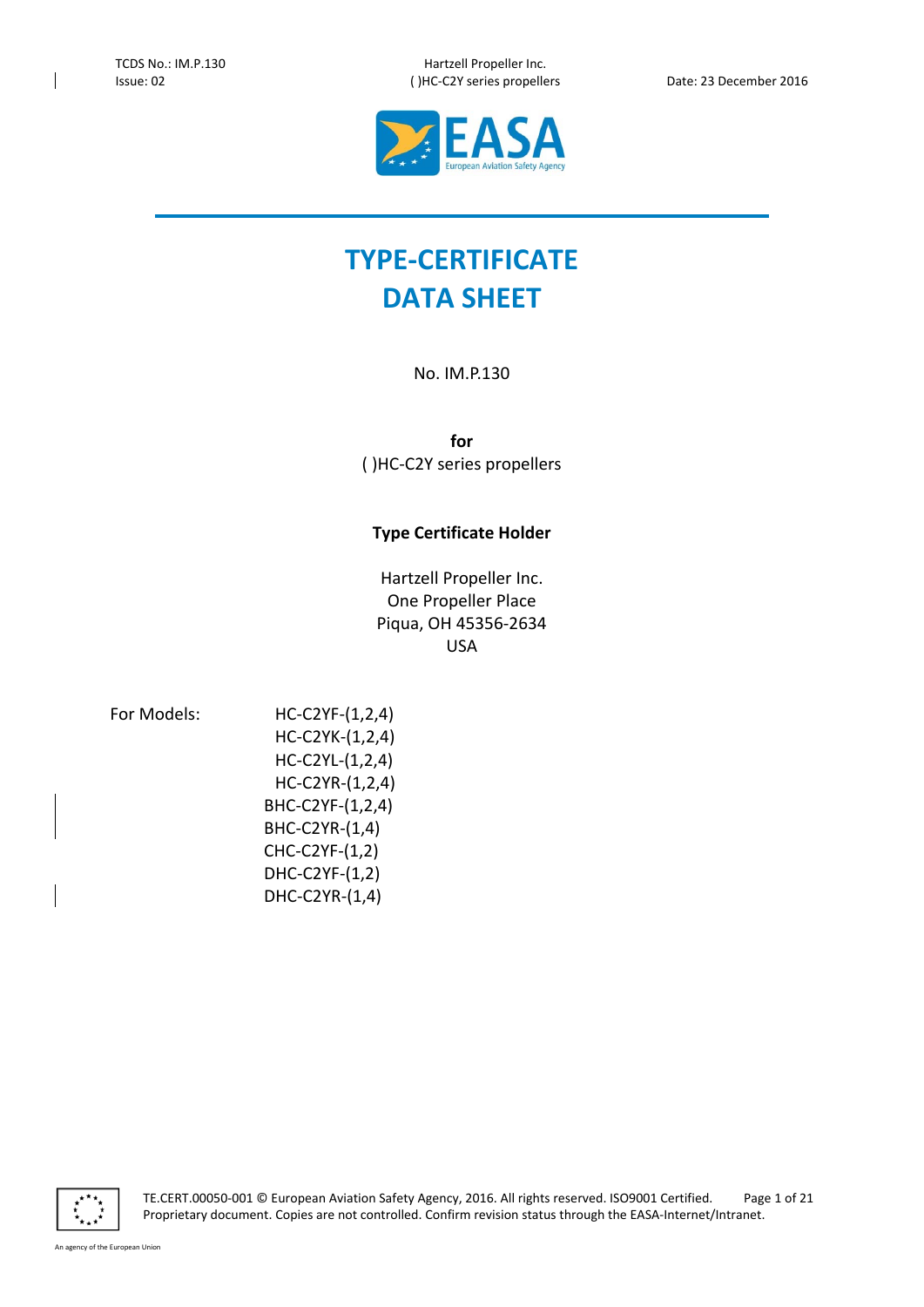Intentionally left blank



TE.CERT.00050‐001 © European Aviation Safety Agency, 2016. All rights reserved. ISO9001 Certified. Page 2 of 21 Proprietary document. Copies are not controlled. Confirm revision status through the EASA‐Internet/Intranet.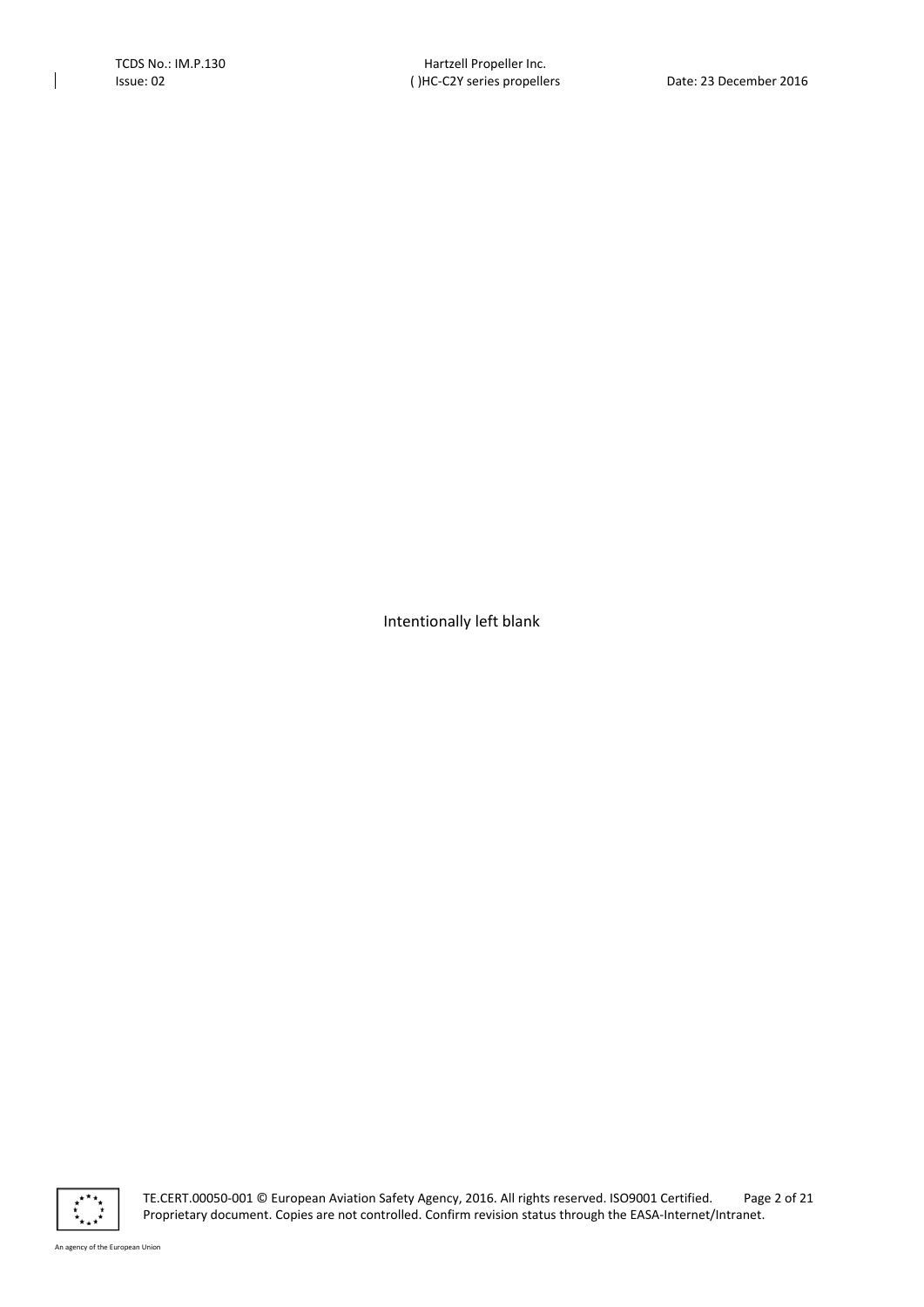# **TABLE OF CONTENTS**

| 2. Reference Date for determining the applicable airworthiness requirements 5 |
|-------------------------------------------------------------------------------|
|                                                                               |
|                                                                               |
|                                                                               |
|                                                                               |
|                                                                               |
|                                                                               |
|                                                                               |
|                                                                               |
|                                                                               |
|                                                                               |
|                                                                               |
|                                                                               |
|                                                                               |
|                                                                               |
|                                                                               |
|                                                                               |
|                                                                               |
|                                                                               |
|                                                                               |
|                                                                               |
|                                                                               |
|                                                                               |
|                                                                               |
|                                                                               |
|                                                                               |
|                                                                               |
|                                                                               |



TE.CERT.00050-001 © European Aviation Safety Agency, 2016. All rights reserved. ISO9001 Certified. Page 3 of 21 Proprietary document. Copies are not controlled. Confirm revision status through the EASA-Internet/Intranet.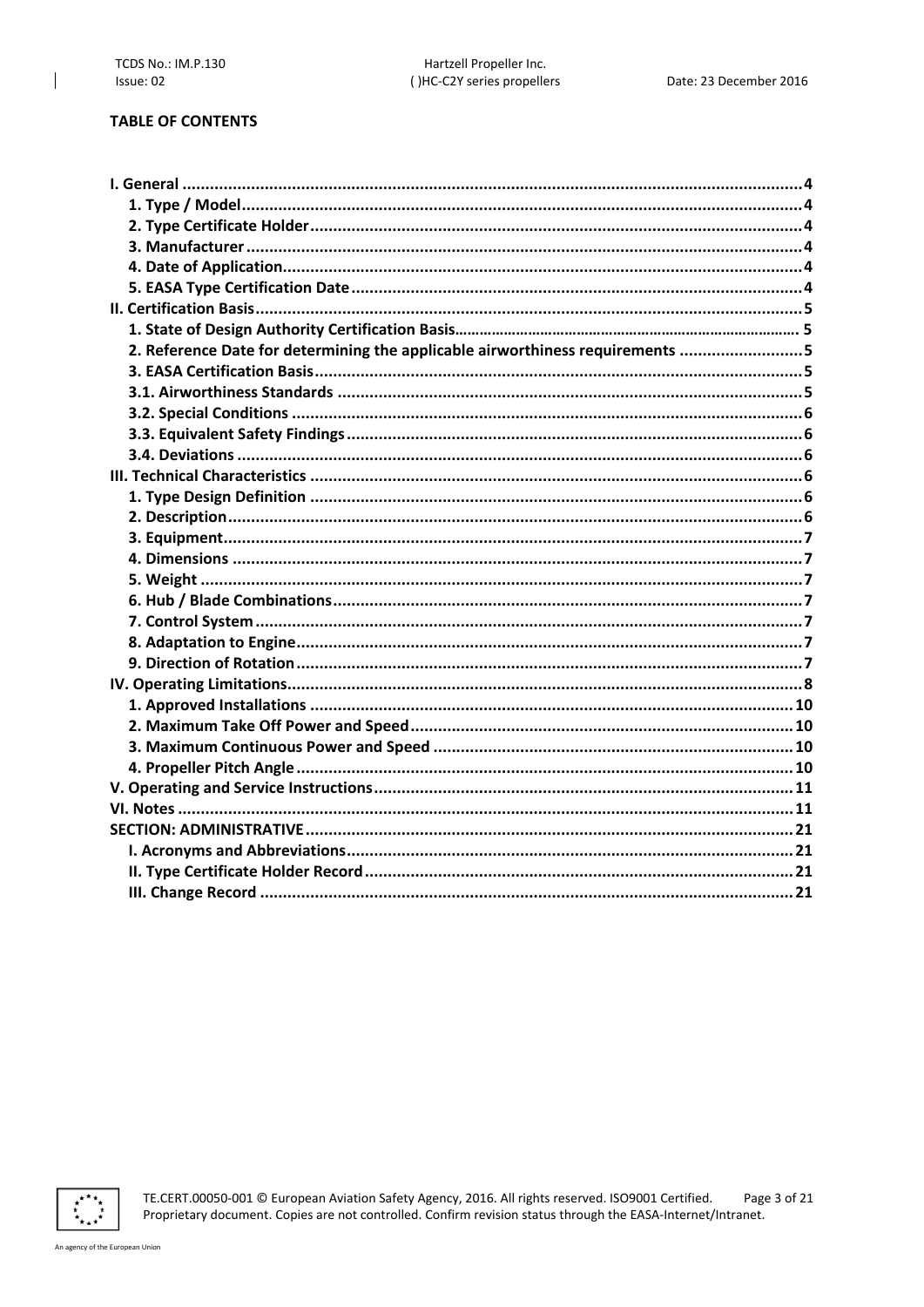# **I. General**

# **1. Type / Models**

HC‐C2Y / HC‐C2YF‐(1,2,4), HC‐C2YK‐(1,2,4), HC‐C2YL‐(1,2,4), HC‐C2YR‐(1,2,4) BHC‐C2Y / BHC‐C2YF‐(1,2,4), BHC‐C2YR‐(1,4) CHC‐C2Y / CHC‐C2YF‐(1,2) DHC‐C2Y / DHC‐C2YF‐(1,2), DHC‐C2YR‐(1,4)

# **2. Type Certificate Holder**

Hartzell Propeller Inc. One Propeller Place Piqua, OH 45356‐2634 USA

#### **3. Manufacturer**

Hartzell Propeller Inc.

#### **4. Date of Application**

| $HC-C2YF-(1,2)$ :   | Before 1963* | BHC-C2YF-4:     | 08 September 2014 |
|---------------------|--------------|-----------------|-------------------|
| $HC-C2YF-4$ :       | Before 1980* | BHC-C2YR-1:     | 08 September 2014 |
| $HC-C2YK-(1,2)$ :   | Before 1963* | BHC-C2YR-4:     | 12 November 2015  |
| <b>HC-C2YK-4:</b>   | Before 1980* | CHC-C2YF-(1,2): | Before 1963*      |
| $HC-C2YL-(1,2)$ :   | Before 1963* | DHC-C2YF-(1,2): | Before 1980*      |
| <b>HC-C2YL-4:</b>   | Before 1980* | DHC-C2YR-1:     | 08 September 2014 |
| $HC-C2YR-(1,2,4)$ : | Before 1980* | DHC-C2YR-4:     | 12 November 2015  |
| BHC-C2YF-(1,2):     | Before 1963* |                 |                   |

\*: The exact Date of Application was not recorded in individual EU Member States.

#### **5. EASA Type Certification Date**

| $HC-C2YF-(1,2)$ :   | 16 July 1963*  | BHC-C2YF-4:     | 23 December 2016 |
|---------------------|----------------|-----------------|------------------|
| HC-C2YF-4:          | 18 April 1980* | BHC-C2YR-1:     | 23 December 2016 |
| $HC-C2YK-(1,2)$ :   | 16 July 1963*  | BHC-C2YR-4:     | 23 December 2016 |
| <b>HC-C2YK-4:</b>   | 18 April 1980* | CHC-C2YF-(1,2): | 16 July 1963*    |
| $HC-C2YL-(1,2)$ :   | 16 July 1963*  | DHC-C2YF-(1,2): | 18 April 1980*   |
| <b>HC-C2YL-4:</b>   | 18 April 1980* | DHC-C2YR-1:     | 23 December 2016 |
| $HC-C2YR-(1,2,4)$ : | 18 April 1980* | DHC-C2YR-4:     | 23 December 2016 |
| BHC-C2YF-(1,2):     | 16 July 1963*  |                 |                  |

\*: The EASA Certification Date has been taken over from individual EU Member States.



TE.CERT.00050‐001 © European Aviation Safety Agency, 2016. All rights reserved. ISO9001 Certified. Page 4 of 21 Proprietary document. Copies are not controlled. Confirm revision status through the EASA‐Internet/Intranet.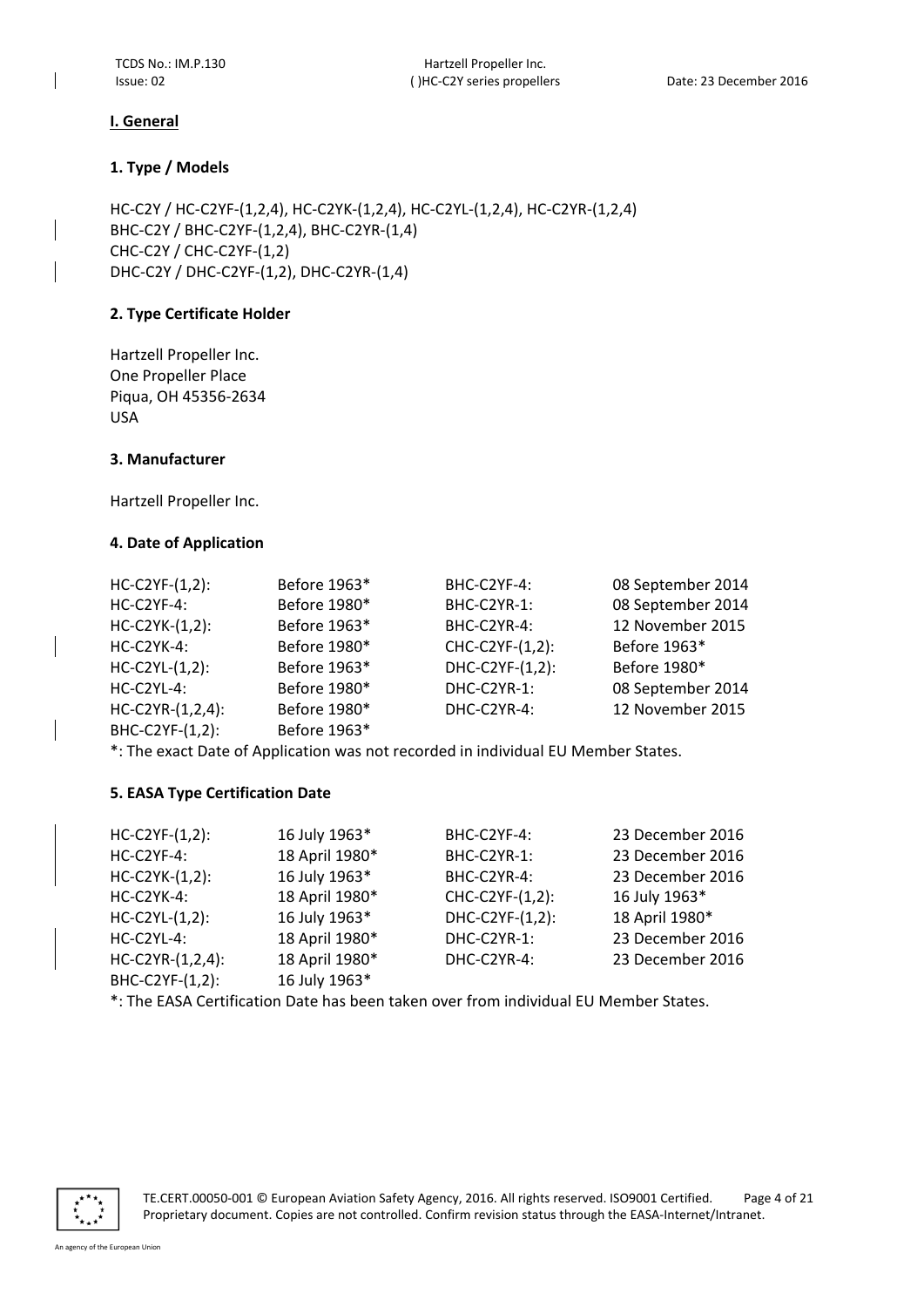#### **II. Certification Basis**

#### **1. State of Design Authority Certification Basis**

Refer to FAA TCDS no. P‐920.

## **2. Reference Date for determining the applicable airworthiness requirements**

24 March 1959. 23 December 2008 for BHC‐C2YF‐4. 19 March 2013 for BHC‐C2YR‐(1,‐4) and DHC‐C2YR‐(1,‐4).

#### **3. EASA Certification Basis**

#### **3.1. Airworthiness Standards**

HC‐C2YK‐1, HC‐C2YL‐1, CHC‐C2YF‐1 and DHC‐C2YF‐1: 14 CFR Part 35 with amendments 35‐1 through 35‐6 effective 18 August 1990.

# HC‐C2YF‐(2,4), HC‐C2YK‐(2,4), HC‐C2YL‐(2,4),HC‐C2YR‐(2,4), BHC‐C2YF‐2, CHC‐C2YF‐2 and DHC‐ C2YF‐2:

14 CFR Part 35 with amendments 35‐1 through 35‐8 effective 23 December 2008 for paragraphs 35.15, 35.35(c),35.36, 35.38, 35.41 und 35.43.

#### HC‐C2YF‐1, BHC‐C2YF‐1 and HC‐C2YR‐(1,4):

14 CFR Part 35 with amendments 35‐1 through 35‐9 effective 19 March 2013.

Note:

Application was made to EU Member States before EASA was established. Refer to Commission Regulation (EU) No 748/2012.

The above mentioned propeller models are EASA certified based on member states approvals prior to EASA existence. The original and updated FAA certification basis as indicated above had been taken over from the FAA TCDS.

#### HC‐C2YR‐1 with composite blade model N7605:

14 CFR Part 35 with amendments 35‐1 through 35‐6 effective 18 August 1990 plus CS‐P paragraphs 240, 360, 370 and 380 effective 24 October 2003.

#### BHC‐C2YF‐4, BHC‐C2YR‐(1,‐4) and DHC‐C2YR‐(1,‐4):

CS‐P Amendment 1 dated 16 November 2006 as issued by EASA Decision No 2006/09/R, except the requirements of Subpart D as allowed by CS‐P 10(b) (see Note 10a).

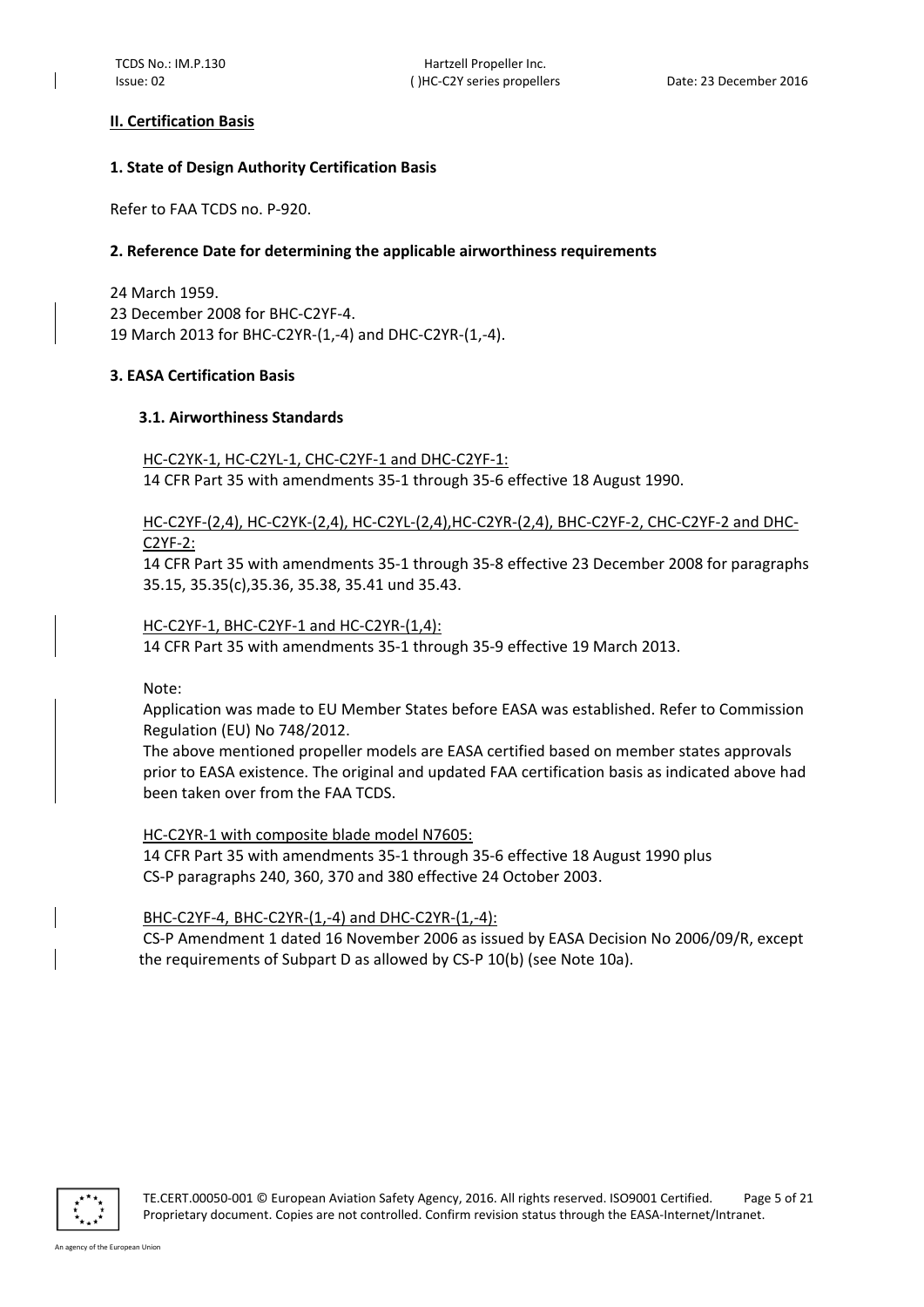## **3.2. Special Conditions (SC)**

None.

# **3.3. Equivalent Safety Findings (ESF)**

None.

#### **3.4. Deviations**

None.

# **III. Technical Characteristics**

#### **1. Type Design Definition**

The propeller type is defined by a propeller assembly drawing including a parts list. The earliest applicable drawing revision is shown below: (or later approved revisions).

| HC-C2YF-2, BHC-C2YF-2, CHC-C2YF-2, DHC-<br>C2YF-2, HC-C2YK-2, HC-C2YL-2, HC-C2YR-2 | Drawing D-2271 dated 8 November 1963  |
|------------------------------------------------------------------------------------|---------------------------------------|
| HC-C2YF-1, BHC-C2YF-1, CHC-C2YF-1, DHC-<br>C2YF-1, HC-C2YK-1, HC-C2YL-1, HC-C2YR-1 | Drawing D-2425 dated 26 August 1977   |
| HC-C2YF-4, HC-C2YK-4, HC-C2YL-4, HC-C2YR-4                                         | Drawing D-2265 dated 15 April 1989    |
| HC-C2YF-2, BHC-C2YF-2, DHC-C2YF-2, HC-<br>C2YK-2, HC-C2YL-2, HC-C2YR-2             | Drawing D-2292 dated 28 July 1975     |
| HC-C2YR-1, BHC-C2YR-1, DHC-C2YR-1                                                  | Drawing 101974 dated 11 December 2006 |
| BHC-C2YF-4                                                                         | Drawing D-2265 dated 04 August 1975   |
| BHC-C2YR-4, DHC-C2YR-4                                                             | Drawing 105723 dated 24 April 2014    |

#### **2. Description**

The propeller is a 2‐blade variable pitch propeller with a hydraulically operated blade pitch change mechanism providing the operation mode "Constant Speed". The ‐1 and ‐4 models do not feather, the -2 model incorporate feathering and unfeathering features. Reversing is not applicable. Each blade is supported in the hub with a ball thrust bearing. The pitch change mechanism is contained entirely within the hub. (see Notes 3 and 4).

The hub is milled out of aluminium alloy. The blade materials are: Aluminium alloy or composite. Optional equipment includes spinner and ice protection.



TE.CERT.00050‐001 © European Aviation Safety Agency, 2016. All rights reserved. ISO9001 Certified. Page 6 of 21 Proprietary document. Copies are not controlled. Confirm revision status through the EASA‐Internet/Intranet.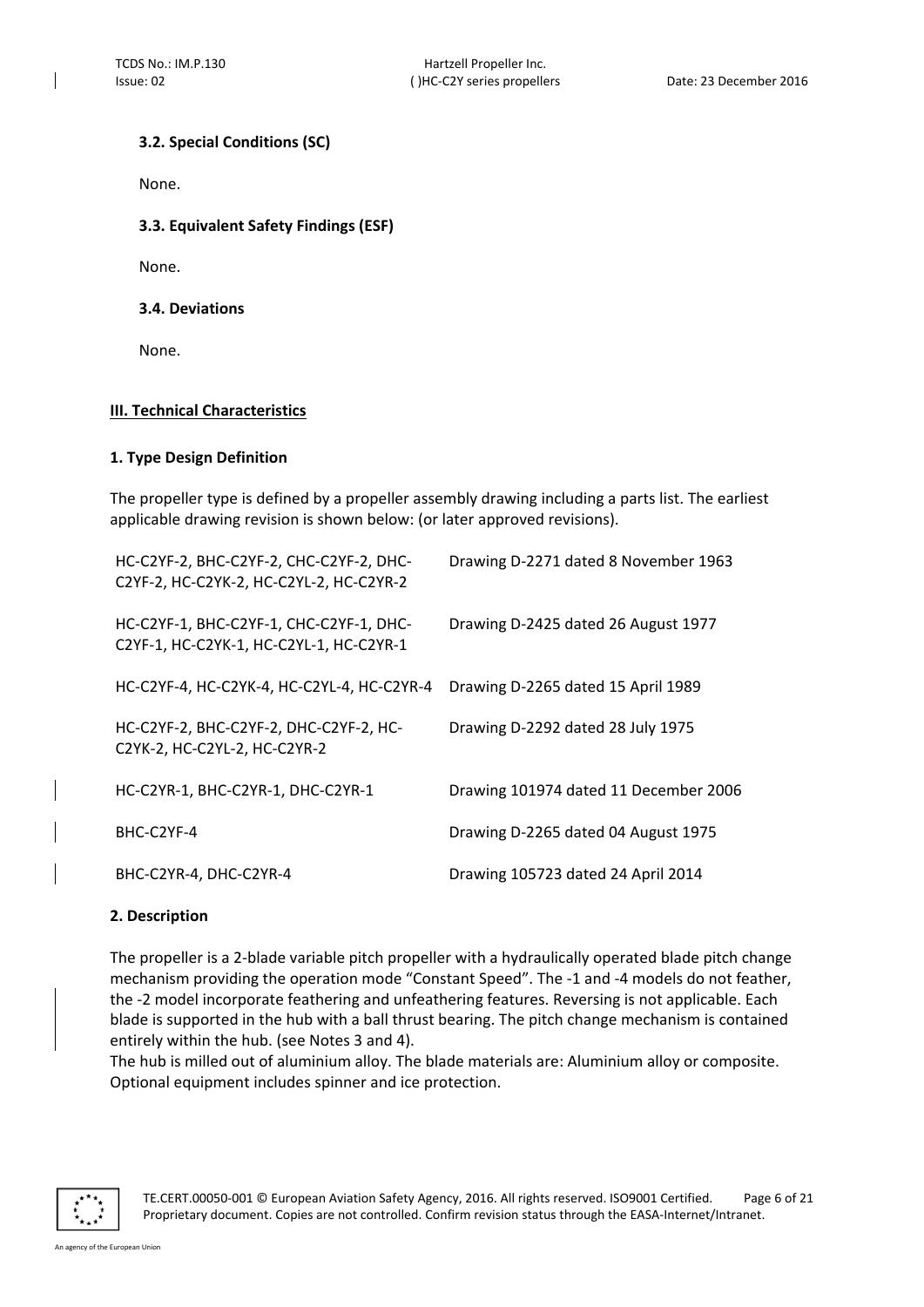#### **3. Equipment**

| Spinner:        | See Note 7 |
|-----------------|------------|
| Governor:       | See Note 3 |
| Ice Protection: | See Note 7 |

#### **4. Dimensions**

Diameters from 241,3 cm to 152,4 cm. (See Table of Section IV)

#### **5. Weight**

Depending on Propeller‐Design Configuration. (See Table of Section IV)

#### **6. Hub / Blade Combinations**

Details are mentioned within Table of Section IV.

#### **7. Control System**

Hartzell governors per drawings C‐4770, C‐4771 and C‐4772 (see Note 3).

#### **8. Adaptation to Engine** (see Note 1)

Special flange. (See Note 1)

#### **9. Direction of Rotation**

The left-hand version of an approved propeller model is approved at the same rating and diameter as listed for the right‐hand model (see Note 5).

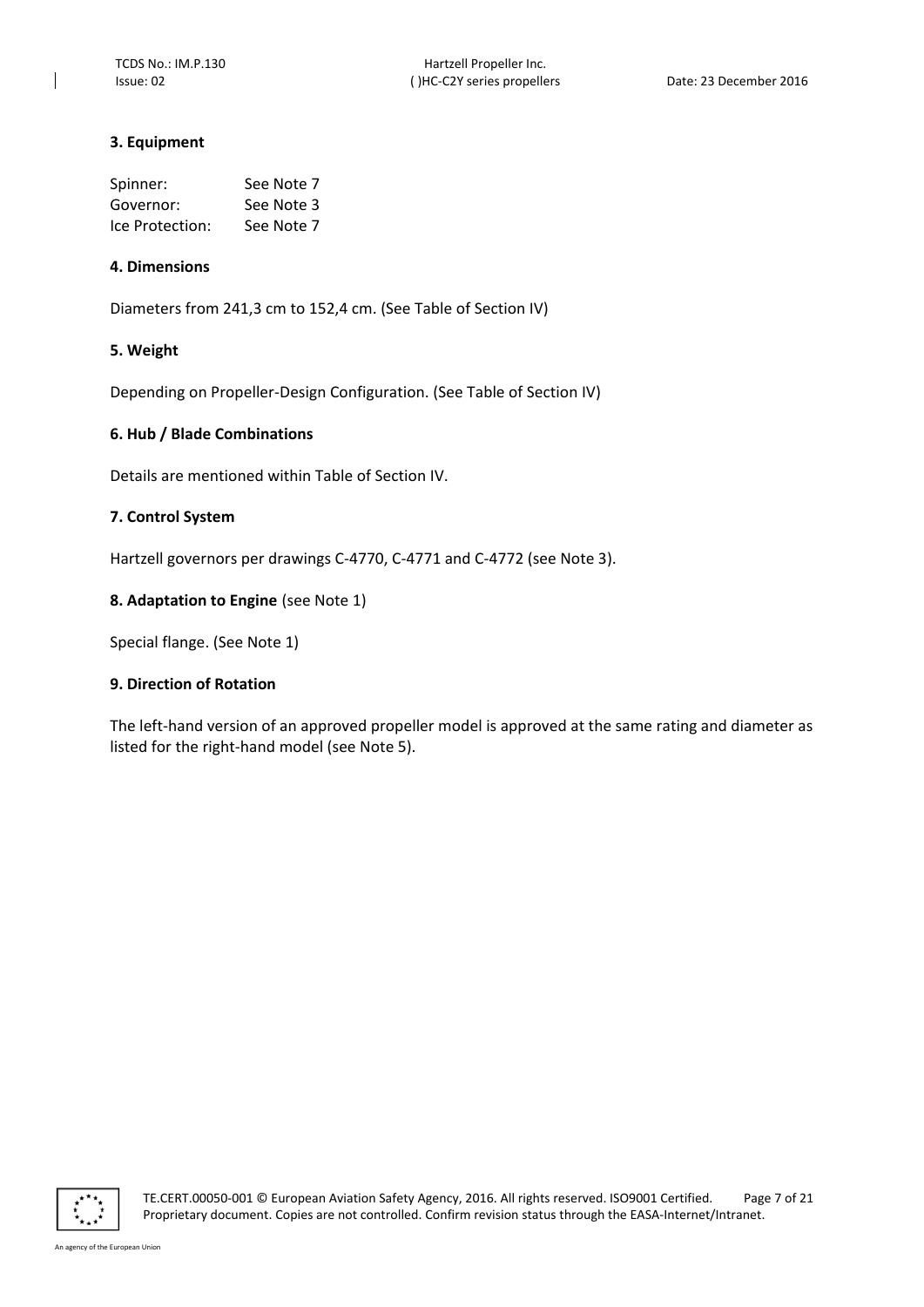# **IV. Operating Limitations**

| <b>Blades</b><br>(See Note 2)                          |             | Max. Continous<br>$kW$ - rpm (min <sup>-1</sup> ) | <b>Take Off</b><br>$kW$ - rpm (min-1) |      | Diameter<br>Limits (cm)<br>(See Note 2) | Approx. Max. Wt.<br>Complete (kg)<br>(See Notes 3,7) | <b>Blade</b><br>Construction<br>(See Note 10) |
|--------------------------------------------------------|-------------|---------------------------------------------------|---------------------------------------|------|-----------------------------------------|------------------------------------------------------|-----------------------------------------------|
| Non-Counterweighted Blades - Hub models: all -1 and -2 |             |                                                   |                                       |      |                                         |                                                      |                                               |
| 7068-0<br>to 7068-10                                   | 223,7       | 2700                                              | 223,7                                 | 2700 | 177,8 to 152,4<br>$(-0 to -10)$         | 24,0                                                 | <b>Aluminium Alloy</b>                        |
| 7280+1/2<br>to 7280-7                                  | 186,4       | 2700                                              | 186,4                                 | 2700 | 184,2 to 165,1<br>$(+1/2$ to $-7)$      | 23,1                                                 | <b>Aluminium Alloy</b>                        |
| 7495-0<br>to 7495-6                                    | 186,4       | 2700                                              | 186,4                                 | 2700 | 188,0 to 172,7<br>$(-0)$ to $-6$ )      | 22,7                                                 | <b>Aluminium Alloy</b>                        |
| 7496-0<br>to 7496-6                                    | 186,4       | 2700                                              | 186,4                                 | 2700 | 188,0 to 172,7<br>$(-0)$ to $-6$ )      | 22,7                                                 | <b>Aluminium Alloy</b>                        |
| 7497-0<br>to 7497-6                                    | 186,4       | 2700                                              | 186,4                                 | 2700 | 188,0 to 172,7<br>$(-0 to -6)$          | 23,5                                                 | <b>Aluminium Alloy</b>                        |
| 7663-0<br>to 7663-8                                    | 156,6       | 2800                                              | 156,6                                 | 2800 | 193,0 to 172,7<br>$(-0 to -8)$          | 20,9                                                 | <b>Aluminium Alloy</b>                        |
| 7666-0<br>to 7666-8                                    | 134,2<br>or | 2900                                              | 134,2<br>or                           | 2900 | 193,0 to 172,7                          | 23,1                                                 | <b>Aluminium Alloy</b>                        |
|                                                        | 186,4       | 2700                                              | 186,4                                 | 2700 |                                         |                                                      |                                               |
| 7681-0<br>to 7681-8                                    | 186,4       | 2700                                              | 186,4                                 | 2700 | 193,0 to 172,7<br>$(-0 to -8)$          | 23,1                                                 | <b>Aluminium Alloy</b>                        |
| 7692-0<br>to 7692-8                                    | 134,2<br>or | 2900                                              | 134,2<br>or                           | 2900 | 193,0 to 172,7                          | 20,9                                                 | <b>Aluminium Alloy</b>                        |
|                                                        | 186,4       | 2700                                              | 186,4                                 | 2700 |                                         |                                                      |                                               |
| 7694-0<br>to 7694-10                                   | 156,6       | 2800                                              | 156,6                                 | 2800 | 193,0 to 167,6<br>$(-0)$ to $-10$       | 22,5                                                 | <b>Aluminium Allov</b>                        |
| 7694-4<br>to 7694-10                                   | 231.2       | 2700                                              | 231.2                                 | 2700 | 182.9 to 167.6<br>$(-0)$ to $-10$       | 22.5                                                 | Aluminium Allov                               |
| 7894-4<br>to 7894-10                                   | 186.4       | 2700                                              | 186.4                                 | 2700 | 198.1 to 172.7<br>$(-0 to -10)$         | 21.8                                                 | Aluminium Allov                               |
| 8052-0<br>to 8052-8                                    | 231,2       | 2600                                              | 231,2                                 | 2600 | 203,2 to 182,9<br>$(-0 to -8)$          | 22,9                                                 | Aluminium Alloy                               |
| 8068-0<br>to 8068-8                                    | 212,5       | 2700                                              | 212,5                                 | 2700 | 203,2 to 182,9<br>$(-0 to -8)$          | 22,7                                                 | <b>Aluminium Alloy</b>                        |
| 8459-0<br>to 8459-18                                   | 193,9       | 2800                                              | 193,9                                 | 2800 | 213,4 to 167,6<br>$(-0 to -18)$         | 21,8                                                 | Aluminium Alloy                               |
| 8465-0<br>to 8465-14                                   | 234,9       | 2575                                              | 234,9                                 | 2575 | 213,4 to 177,8<br>$(-0 to -14)$         | 22,7                                                 | Aluminium Alloy                               |
| 8467-0                                                 | 212,5       | 2700                                              | 212,5                                 | 2700 | 213,4 to 182,9                          | 23,6                                                 | <b>Aluminium Alloy</b>                        |
| to 8467-12                                             |             |                                                   |                                       |      | $(-0 to -12)$                           |                                                      |                                               |
| 8468-0<br>to 8468-12                                   | 212,5       | 2700                                              | 212,5                                 | 2700 | 213,4 to 182,9<br>$(-0 to -12)$         | 22,7                                                 | Aluminium Alloy                               |
| 8470-0<br>to 8470-8                                    | 193,9       | 2700                                              | 193,9                                 | 2700 | 213,4 to 193,0<br>$(-0 to -8)$          | 22,2                                                 | Aluminium Alloy                               |
| 8475+2<br>to 8475-4                                    | 231,2       | 2700                                              | 231,2                                 | 2700 | 218,4 to 203,2<br>$(+2 \text{ to } -4)$ | 23,6                                                 | Aluminium Alloy                               |
| 8475-4<br>to 8475-6                                    | 261,0       | 2700                                              | 261,0                                 | 2700 | 203,2 to 198,1<br>$(-4 to -6)$          | 23,1                                                 | Aluminium Alloy                               |

 $\overline{\mathbb{C}}$ 

TE.CERT.00050‐001 © European Aviation Safety Agency, 2016. All rights reserved. ISO9001 Certified. Page 8 of 21 Proprietary document. Copies are not controlled. Confirm revision status through the EASA‐Internet/Intranet.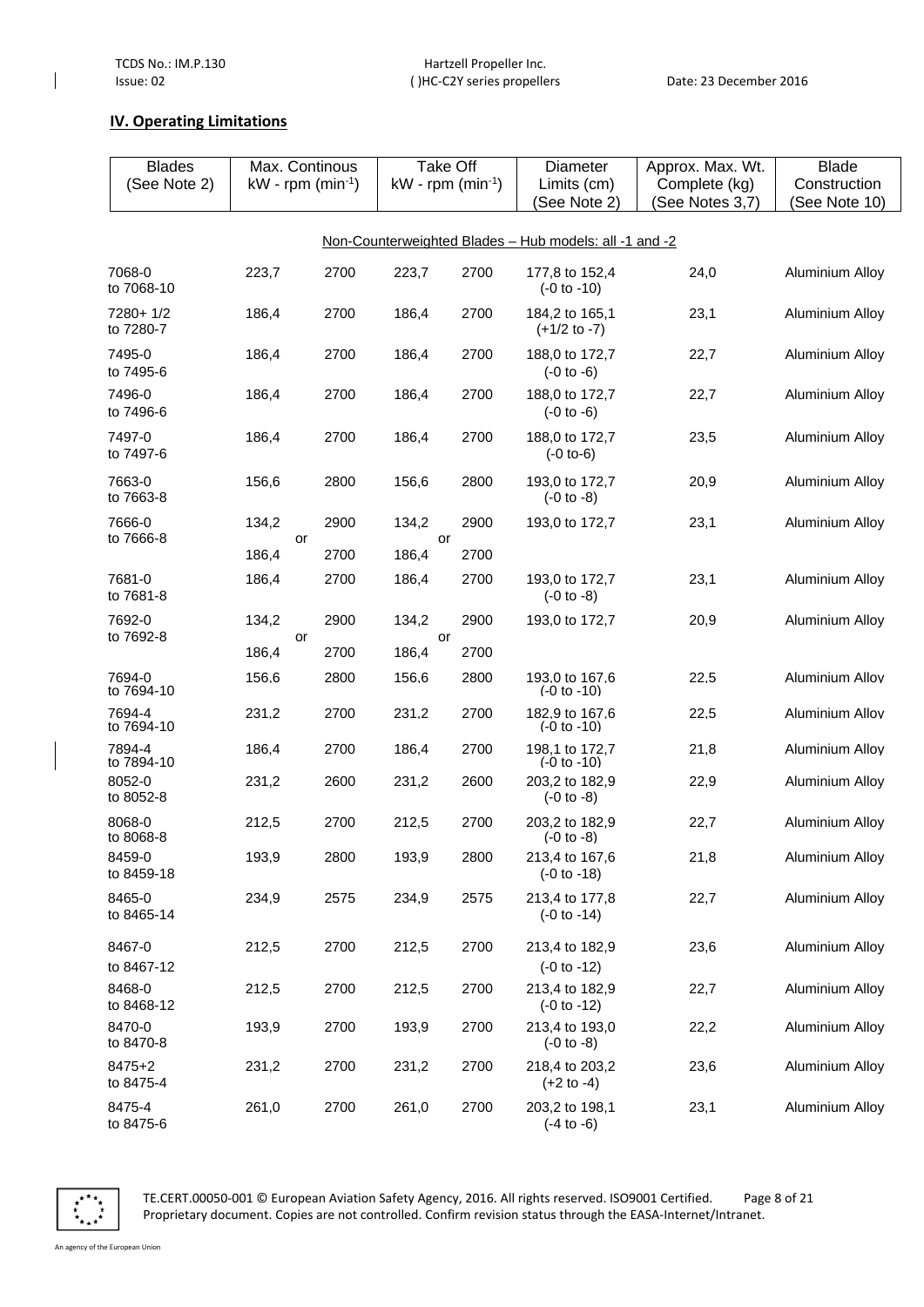$\overline{\phantom{a}}$ 

#### TCDS No.: IM.P.130 Hartzell Propeller Inc.<br>
Issue: 02 (Inc.C2Y series propeller If  $\left( \right)$ HC-C2Y series propellers Date: 23 December 2016

| <b>Blades</b>          |       | Max. Continous                  | <b>Take Off</b>                 |      | Diameter                                                               | Approx. Max. Wt.                                                                                  | <b>Blade</b>           |
|------------------------|-------|---------------------------------|---------------------------------|------|------------------------------------------------------------------------|---------------------------------------------------------------------------------------------------|------------------------|
| (See Note 2)           |       | $kW$ - rpm (min <sup>-1</sup> ) | $kW$ - rpm (min <sup>-1</sup> ) |      | Limits (cm)                                                            | Complete (kg)                                                                                     | Construction           |
|                        |       |                                 |                                 |      | (See Note 2)                                                           | (See Notes 3,7)                                                                                   | (See Note 10)          |
|                        |       |                                 |                                 |      |                                                                        |                                                                                                   |                        |
| 8475-6                 | 231,2 | 2700                            | 231,2                           | 2700 | 198,1 to 177,8                                                         | 22,7                                                                                              | <b>Aluminium Alloy</b> |
| to 8475-14             |       |                                 | or                              |      | $(-6 to -14)$                                                          |                                                                                                   |                        |
|                        |       |                                 | 223,7                           | 2850 |                                                                        |                                                                                                   |                        |
| 8477-0                 | 231,2 | 2575                            | 231,2                           | 2575 | 213,4 to 203,2                                                         | 24,5                                                                                              | <b>Aluminium Alloy</b> |
| to 8477-4              |       | or                              | or                              |      | $(-0)$ to $-4$ )                                                       |                                                                                                   |                        |
|                        | 193,9 | 2700                            | 193,9                           | 2700 |                                                                        |                                                                                                   |                        |
| 8477-4                 | 261.0 | 2700                            | 261,0                           | 2700 | 203,2 to 198,1                                                         | 24,0                                                                                              | <b>Aluminium Alloy</b> |
| to 8477-6              |       |                                 |                                 |      | $(-4 to -6)$                                                           |                                                                                                   |                        |
| 8477-6                 | 231,2 | 2700                            | 231,2                           | 2700 | 198,1 to 177,8                                                         | 23,6                                                                                              | <b>Aluminium Alloy</b> |
| to 8477-14             |       |                                 | or                              |      | $(-6 to -14)$                                                          |                                                                                                   |                        |
|                        |       |                                 | 223,7                           | 2850 |                                                                        |                                                                                                   |                        |
| 9587-0                 | 238,6 | 2200                            | 238,6                           | 2200 | 241,3 to 236,2                                                         | 22,5                                                                                              | <b>Aluminium Alloy</b> |
| to 9587-2              |       |                                 |                                 |      | $(-0)$ to $-2)$                                                        |                                                                                                   |                        |
| 9587-2                 | 238,6 | 2200                            | 238,6                           | 2200 | 236,2 to 190,5                                                         | 22,7                                                                                              | <b>Aluminium Alloy</b> |
| to 9587-20             |       | or                              | or                              |      | $(-2 to -20)$                                                          |                                                                                                   |                        |
|                        | 223,7 | 2400                            | 223,7                           | 2400 |                                                                        |                                                                                                   |                        |
|                        |       |                                 |                                 |      |                                                                        | Non-Counterweighted Blades - Hub models: HC-C2YR-1, BHC-C2YR-1, DHC-C2YR-1                        |                        |
|                        |       |                                 |                                 |      |                                                                        |                                                                                                   |                        |
| N7605-0                | 160,3 | 2700                            | 160,3                           | 2700 | 193.0 to 167.6                                                         | 19,5                                                                                              | Composite              |
| to N7605-10            |       |                                 |                                 |      | $(-0 to -10)$                                                          |                                                                                                   |                        |
|                        |       |                                 |                                 |      |                                                                        | Non-Counterweighted Blades - Hub models: HC-C2YF-1, BHC-C2YF-1, HC-C2YR-1, BHC-C2YR-1, DHC-C2YR-1 |                        |
| NG8301-0               | 223,7 | 2700                            | 223,7                           | 2700 | 210,8 to 185,4                                                         | 19,5                                                                                              | Composite              |
| to NG8301-10           |       |                                 |                                 |      | $(-0 to -10)$                                                          |                                                                                                   |                        |
|                        |       |                                 |                                 |      | Counterweighted Blades - Hub models: HC-C2YR-4, BHC-C2YR-4, DHC-C2YR-4 |                                                                                                   |                        |
| NC8301-0               |       | 2700                            | 223,7                           | 2700 | 210,8 to 185,4                                                         | 21,3                                                                                              | Composite              |
| to NC8301-10           | 223,7 |                                 |                                 |      | $(-0)$ to $-10$                                                        |                                                                                                   |                        |
|                        |       |                                 |                                 |      | Counterweighted Blades - Hub models: all -2 and -4                     |                                                                                                   |                        |
|                        |       |                                 |                                 |      |                                                                        |                                                                                                   |                        |
| C7068-0<br>to C7068-10 | 223,7 | 2700                            | 223,7                           | 2700 | 177,8 to 152,4<br>$(-0)$ to $-10$                                      | 25.9                                                                                              | Aluminium Alloy        |
| C7495-0                | 186,4 | 2700                            | 186,4                           | 2700 | 188,0 to 172,7                                                         | 24,5                                                                                              | Aluminium Alloy        |
| to C7495-6             |       |                                 |                                 |      | $(-0 to -6)$                                                           |                                                                                                   |                        |
| C7496-0                | 186,4 | 2700                            | 186,4                           | 2700 | 188,0 to 172,7                                                         | 24,5                                                                                              | Aluminium Alloy        |
| to C7496-6             |       |                                 |                                 |      | $(-0)$ to $-6$ )                                                       |                                                                                                   |                        |
| C7663-0                | 156,6 | 2800                            | 156,6                           | 2800 | 193,0 to 172,7                                                         | 22,7                                                                                              | <b>Aluminium Alloy</b> |
| to C7663-8             |       |                                 |                                 |      | $(-0 to -8)$                                                           |                                                                                                   |                        |
| C7666-0                | 134,2 | 2850                            | 134,2                           | 2850 | 193,0 to 172,7                                                         | 24,9                                                                                              | <b>Aluminium Alloy</b> |
| to C7666-8             |       | or                              | or                              |      | $(-0 to -8)$                                                           |                                                                                                   |                        |
|                        | 186,4 | 2700                            | 186,4                           | 2700 |                                                                        |                                                                                                   |                        |
| C7681-0                | 186,4 | 2700                            | 186,4                           | 2700 | 193,0 to 172,7                                                         | 24,9                                                                                              | Aluminium Alloy        |
| to C7681-8             |       |                                 |                                 |      | $(-0 to -8)$                                                           |                                                                                                   |                        |
| C7692-0                | 134,2 | 2900                            | 134,2                           | 2900 | 193,0 to 172,7                                                         | 22,7                                                                                              | Aluminium Alloy        |
| to C7692-8             |       | or                              | or                              |      | $(-0)$ to $-8$ )                                                       |                                                                                                   |                        |
|                        | 186,4 | 2700                            | 186,4                           | 2700 |                                                                        |                                                                                                   |                        |
| C8052-0                | 231,2 | 2600                            | 231,2                           | 2600 | 203,2 to 182,9                                                         | 24,7                                                                                              | <b>Aluminium Alloy</b> |
| to C8052-8             |       |                                 |                                 |      | $(-0 to -8)$                                                           |                                                                                                   |                        |
| C8459-0                | 193,9 | 2800                            | 193,9                           | 2800 | 213,4 to 182,9                                                         | 23,6                                                                                              | <b>Aluminium Alloy</b> |
| to C8459-12            |       |                                 |                                 |      | $(-0 to -12)$                                                          |                                                                                                   |                        |

 $\overline{\mathbb{C}}$ 

TE.CERT.00050‐001 © European Aviation Safety Agency, 2016. All rights reserved. ISO9001 Certified. Page 9 of 21 Proprietary document. Copies are not controlled. Confirm revision status through the EASA‐Internet/Intranet.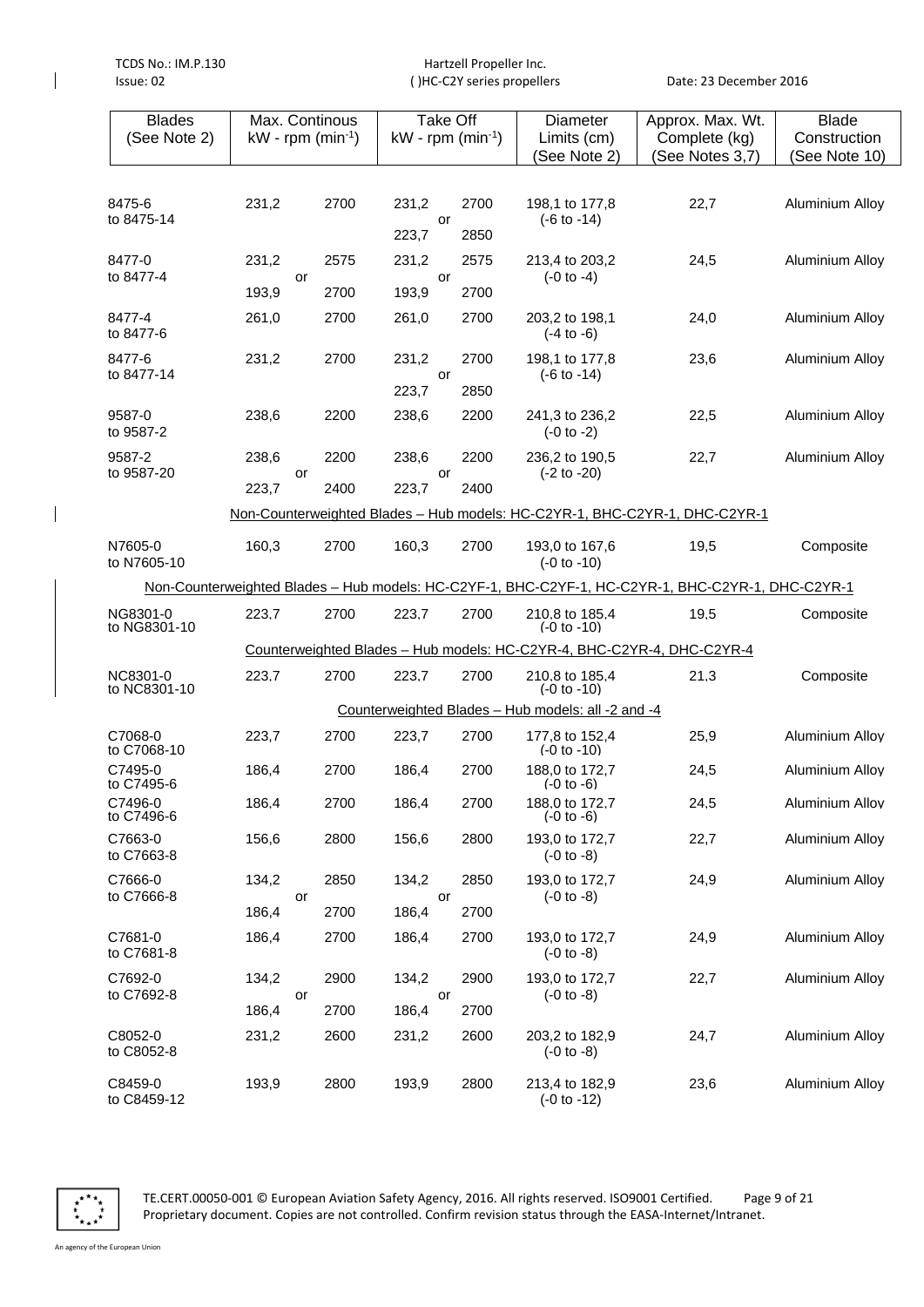#### TCDS No.: IM.P.130 Hartzell Propeller Inc.<br>
Issue: 02<br>
(SHC-C2Y series propeller Inc. ( )HC-C2Y series propellers Date: 23 December 2016

| <b>Blades</b><br>(See Note 2) |                | Max. Continous<br>$kW$ - rpm (min <sup>-1</sup> ) | Take Off<br>$kW$ - rpm (min <sup>-1</sup> ) |              | Diameter<br>Limits (cm)<br>(See Note 2) | Approx. Max. Wt.<br>Complete (kg)<br>(See Notes 3,7) | <b>Blade</b><br>Construction<br>(See Note 10) |
|-------------------------------|----------------|---------------------------------------------------|---------------------------------------------|--------------|-----------------------------------------|------------------------------------------------------|-----------------------------------------------|
| C8465-0<br>to C8465-14        | 234,9          | 2575                                              | 234,9                                       | 2575         | 213,4 to 177,8<br>$(-0)$ to $-14$ )     | 24,5                                                 | <b>Aluminium Alloy</b>                        |
| C8465-6<br>to C8465-14        | 193,9          | 2700                                              | 193,9                                       | 2700         | 198,1 to 177,8<br>$(-6 to -14)$         | 24,0                                                 | Aluminium Alloy                               |
| C8467-0<br>to C8467-12        | 212,5          | 2700                                              | 212,5                                       | 2700         | 213,4 to 182,9<br>$(-0 to -12)$         | 25,4                                                 | <b>Aluminium Alloy</b>                        |
| C8468-0<br>to C8468-12        | 193,9          | 2700                                              | 193,9                                       | 2700         | 213,4 to 182,9<br>$(-0)$ to $-12$ )     | 24,5                                                 | Aluminium Alloy                               |
| C8470-0<br>to C8470-8         | 193,9          | 2700                                              | 193,9                                       | 2700         | 213,4 to 193,0<br>$(-0 to -8)$          | 24,0                                                 | <b>Aluminium Alloy</b>                        |
| C8475+2<br>to C8475-4         | 231,2          | 2700                                              | 231,2                                       | 2700         | 218,4 to 203,2<br>$(+2 \text{ to } -4)$ | 25,4                                                 | Aluminium Alloy                               |
| C8475-4<br>to C8475-6         | 261,0          | 2700                                              | 261,0                                       | 2700         | 203,2 to 198,1<br>$(-4 to -6)$          | 25,0                                                 | <b>Aluminium Alloy</b>                        |
| C8475-6<br>to C8475-14        | 261,0          | 2700                                              | 261,0<br>or<br>223,7                        | 2700<br>2850 | 198,1 to 177,8<br>$(-6 to -14)$         | 24,5                                                 | Aluminium Alloy                               |
| C8477-0<br>to C8477-4         | 231,2<br>193,9 | 2575<br>or<br>2700                                | 231,2<br>or<br>193,9                        | 2575<br>2700 | 213,4 to 203,2<br>$(-0)$ to $-4)$       | 26,3                                                 | <b>Aluminium Alloy</b>                        |
| C8477-4<br>to C8477-6         | 261,0          | 2700                                              | 261,0                                       | 2700         | 203,2 to 198,1<br>$(-4 to -6)$          | 25,9                                                 | <b>Aluminium Alloy</b>                        |
| C8477-6<br>to C8477-14        | 231,2          | 2700                                              | 231,2<br>or<br>223,7                        | 2700<br>2850 | 198,1 to 177,8<br>$(-6 to -14)$         | 25,4                                                 | <b>Aluminium Alloy</b>                        |
| C9587-0<br>to C9587-2         | 238,6          | 2200                                              | 238,6                                       | 2200         | 241,3 to 236,2<br>$(-0 to -2)$          | 24,5                                                 | <b>Aluminium Alloy</b>                        |
| C9587-2<br>to C9587-20        | 238,6<br>223,7 | 2200<br>or<br>2400                                | 238,6<br>or<br>223,7                        | 2200<br>2400 | 236,2 to 190,5<br>$(-2 to -20)$         | 24,5                                                 | Aluminium Alloy                               |

Note: Weights apply to -1 constant speed hub with "F" flange. Add 0,55 kg for "L", "K" and "R" flanges, 1,36 kg for feathering -2 hubs, 2,49 kg for feathering -2R hubs, and 1,82 kg for -4 model.

#### **1. Approved Installations**

Refer to Hartzell Manual no. 159. (See Note 9 and 10)

# **2. Maximum Take Off Power and Speed**

Details are mentioned within Table of Section IV.

#### **3. Maximum Continuous Power and Speed**

Details are mentioned within Table of Section IV.

#### **4. Propeller Pitch Angle**

The propeller has variable pitch capability. Pitch control is provided by a governor.



TE.CERT.00050‐001 © European Aviation Safety Agency, 2016. All rights reserved. ISO9001 Certified. Page 10 of 21 Proprietary document. Copies are not controlled. Confirm revision status through the EASA‐Internet/Intranet.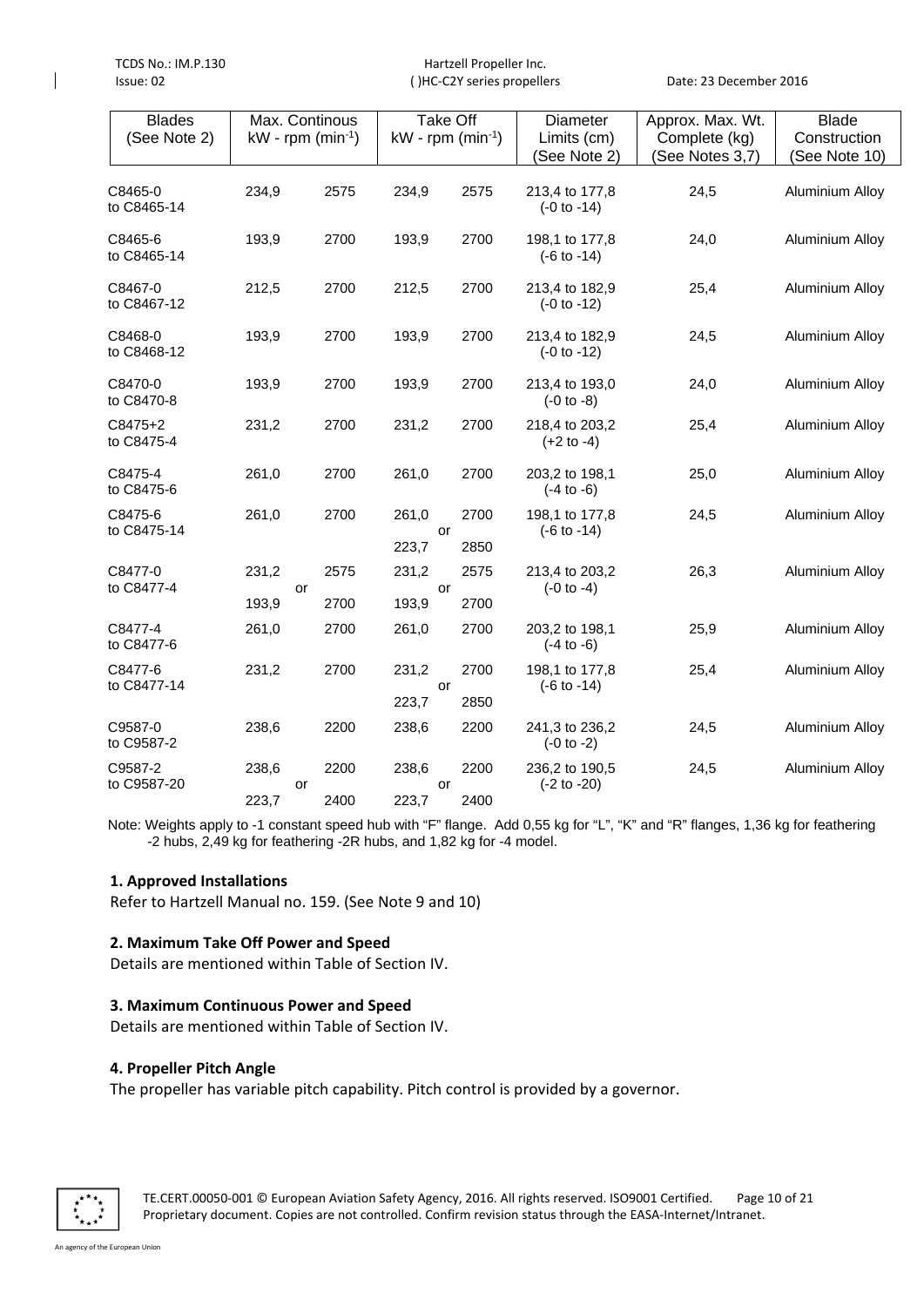# **V. Operating and Service Instructions**

| <b>Overhaul Manual</b>             | Hartzell Manual 113B* for non-feathering models<br>Hartzell Manual 117D* for feathering models |
|------------------------------------|------------------------------------------------------------------------------------------------|
| <b>Standard Practice Manual</b>    | Hartzell Manual 202A*                                                                          |
| Propeller Owner's Manual           | Hartzell Manual 145* for composite blades                                                      |
|                                    | Hartzell Manual 115N* for aluminium blades                                                     |
| Aluminum Blade Overhaul            | Hartzell Manual 133C*                                                                          |
| Composite Blade Maintenance Manual | Hartzell Manual 135F*                                                                          |
| <b>Service Bulletins</b>           |                                                                                                |

\*: or later approved revision

#### **VI. Notes**

1. Hub Model Designation: (See Notes 2, 4, 5 and 6)

| <u>B HC - C 2 Y F - 1</u> | RAF |                                                          |                                                                                                                                                                                                                                                                                                                             |                                                                                                                                                                                                                                                                                                                                                     |                                                     |
|---------------------------|-----|----------------------------------------------------------|-----------------------------------------------------------------------------------------------------------------------------------------------------------------------------------------------------------------------------------------------------------------------------------------------------------------------------|-----------------------------------------------------------------------------------------------------------------------------------------------------------------------------------------------------------------------------------------------------------------------------------------------------------------------------------------------------|-----------------------------------------------------|
|                           |     |                                                          | B denotes modified pitch change system<br>C denotes spinner arrangement<br>F denotes modified pitch change knob<br>G denotes Hartzell damper system<br>H denotes spinner mounting kit<br>L when used denotes left hand rotation<br>N indicates compatibility with N shank blades<br>R when used denotes a large piston area | P when used denotes a hub unit with a "B" suffix serial number<br>U denotes feather assist spring assembly kit installed within cylinder<br>Any other character denotes a minor change not affecting eligibility                                                                                                                                    |                                                     |
|                           |     | pitch                                                    | Denotes specific design features as:                                                                                                                                                                                                                                                                                        | -1: non-feathering, no counterweights, governor oil pressure increases pitch<br>-2: feathering with or without counterweights, governor oil pressure decreases<br>-4: non-feathering, counterweights, governor oil pressure decreases pitch                                                                                                         |                                                     |
|                           |     | circle<br>circle<br>circle                               |                                                                                                                                                                                                                                                                                                                             | F: special flange with six 1/2" bolts and two 1/2" dowels on a 4" bolt circle<br>K: SAE # 2 flange with six 1/2" bolts and four 3/4" drive bushings on a 4-3/4" bolt<br>L: SAE # 2 flange with six 7/16" bolts and four 5/8" drive bushings on a 4-3/4" bolt<br>R: SAE # 2 flange with six 1/2" bolts and five 3/4" drive bushings on a 4-3/4" bolt |                                                     |
|                           |     |                                                          | Hartzell blade shank size                                                                                                                                                                                                                                                                                                   |                                                                                                                                                                                                                                                                                                                                                     |                                                     |
|                           |     |                                                          | Number of blades                                                                                                                                                                                                                                                                                                            |                                                                                                                                                                                                                                                                                                                                                     |                                                     |
|                           |     |                                                          |                                                                                                                                                                                                                                                                                                                             | Identifies basic design - C denotes no integral shaft extension                                                                                                                                                                                                                                                                                     |                                                     |
|                           |     |                                                          | Hartzell Controllable                                                                                                                                                                                                                                                                                                       |                                                                                                                                                                                                                                                                                                                                                     |                                                     |
|                           |     | Prefix<br><b>Blank</b><br>Blank<br>В<br>В<br>C<br>D<br>D | clockwise facing propeller flange<br><b>Angular Index</b><br>90 and 270 degrees<br>0 and 180 degrees<br>30 and 210 degrees<br>120 and 300 degrees<br>150 and 330 degrees<br>60 and 240 degrees<br>60 and 240 degrees                                                                                                        | When used indicates Flange Angular Index with respect to #1 blade, viewed<br><b>Clocking Feature</b><br>Dowel Pins<br>Non counter bored hole<br>Dowel Pins<br>Non counter bored hole<br>Dowel Pins<br>Dowel Pins<br>Non counter bored hole                                                                                                          | Flange<br>F<br>K, R, L<br>F<br>K,R<br>F<br>F<br>K,R |

 $\overline{\mathbb{C}}$ 

TE.CERT.00050‐001 © European Aviation Safety Agency, 2016. All rights reserved. ISO9001 Certified. Page 11 of 21 Proprietary document. Copies are not controlled. Confirm revision status through the EASA‐Internet/Intranet.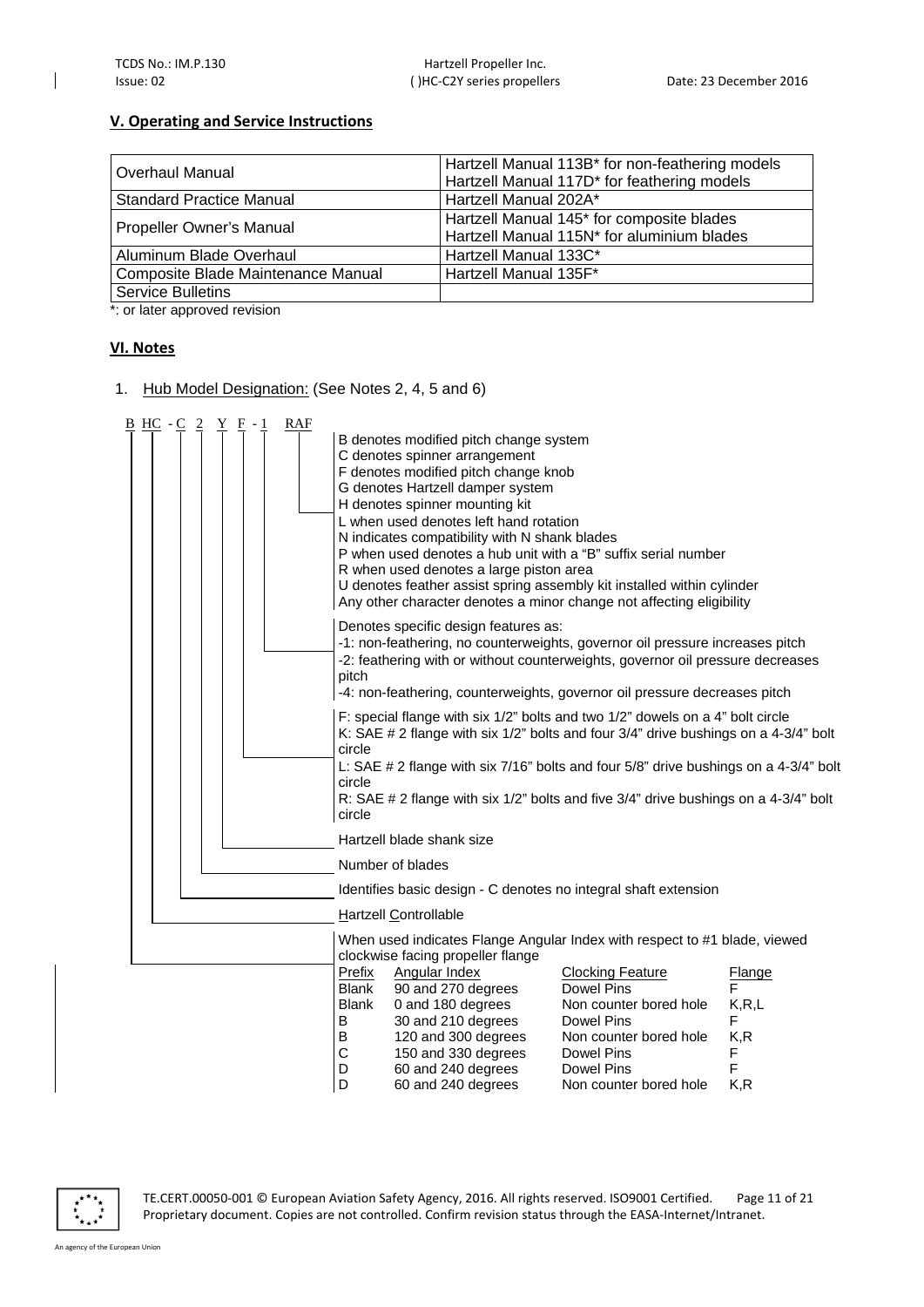2. Blade Model Designation: (See Note 6)

| 3R<br>-66<br>76 |                                                                                                                                                                                                                                                                                                        |
|-----------------|--------------------------------------------------------------------------------------------------------------------------------------------------------------------------------------------------------------------------------------------------------------------------------------------------------|
|                 | Number when used indicates inches cut off from (or added to if +) basic diameter<br>Q when used denotes special 1" x 90 deg. factory-bent tip<br>R when used denotes specifically rounded tip                                                                                                          |
|                 | D denotes a dimensional modification from the original design<br>B or K denotes deicing boots<br>R when used denotes a rounded tip for the basic diameter<br>S when used denotes a square tip for the basic diameter (*)<br>Any other character denotes a minor modification not affecting eligibility |
|                 | Basic blade model                                                                                                                                                                                                                                                                                      |
|                 | Basic diameter in inches                                                                                                                                                                                                                                                                               |
|                 | Denotes counterweighted blades                                                                                                                                                                                                                                                                         |
|                 | Denotes blade configuration: right-hand tractor unless otherwise noted<br>F denotes a large pitch change knob<br>J denotes left-hand tractor<br>L denotes left-hand pusher                                                                                                                             |

- N denotes composite blade shank type
- (\*) : Blades may incorporate either round or square tips, yet may not be marked with an "R" or "S" in their model designation. This character is used to distinguish between two or more tip shapes available at the same diameter. Certain blades use "S" to denote shot peening of the exterior surface.
- 3. Pitch Control: (See Notes 4, 6 and 10)
	- (a) Approved with Hartzell governors per drawings C-4770, C-4771 and C-4772. Wt.: 2,0 kg



- (b) The -2 and -4 models have counterweighted blades and use oil to decrease pitch. The -1 models do not have counterweighted blades and use oil to increase pitch.
- (c) Maximum governor output pressure: 2413,16 kPa for all propeller models
- (d) All governors must be approved as part of the aircraft installation regardless of manufacturer.
- 4. (a) Feathering The -1 and -4 models do not feather. The -2 models incorporate feathering and unfeathering features.
	- (b) Reversing Not applicable.
	- (c) Piston size The -2R model differs from the -2 model in that the -2R model has a piston area of 130,32  $\text{cm}^2$  and the -2 has a piston area of 104,84  $\text{cm}^2$ .
- 5. Left-Hand Models: (see Notes 1 and 2)

 The left-hand version of an approved propeller model is approved at the same rating and diameter as listed for the right-hand model.

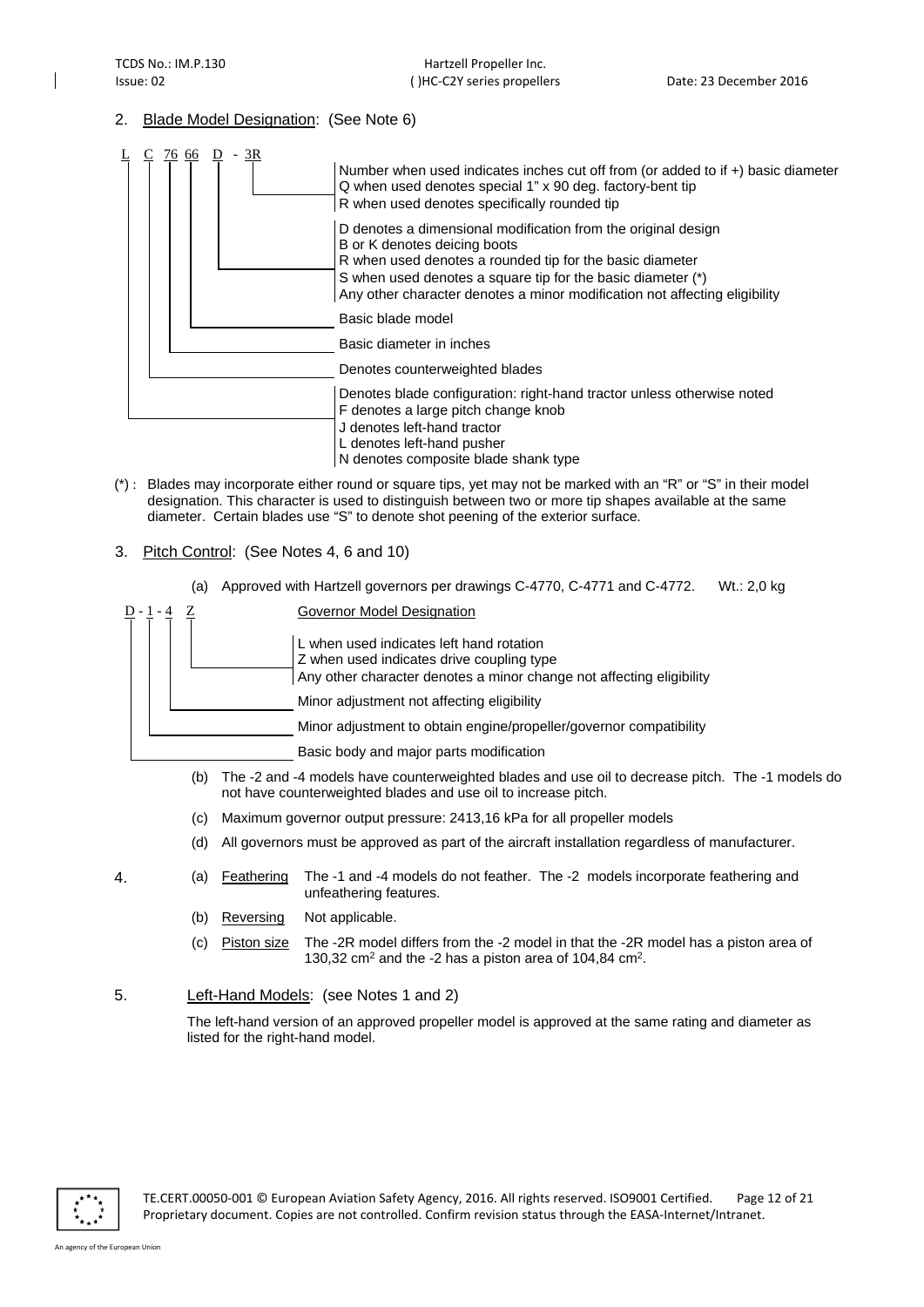#### 6. Interchangeability: (See Notes 1, 2 and 3)

(a) Blades

 Blades with counterweights (having "C" prefix) can replace non-counterweighted blades on feathering propellers (hub model suffix -2 or -2R) only, provided the air charge is reduced to 551,58 kPa at 21,11°C. Attached decal specifying air charge must be changed accordingly.

Shot-peened blades may replace non shot-peened blades either individually or as a set.

(b) Propellers

 "F" type propellers with large pitch change knobs are interchangeable with corresponding propellers with the standard pitch change system.

 "B" type propellers with modified pitch change system are interchangeable with corresponding propellers with the standard pitch change system.

 Propeller models containing a "P" suffix, for example HC-C2YR-1BFP, may replace corresponding models without the "P" suffix, for example HC-C2YR-1BF. Propeller models without the "P" suffix may not replace those containing the "P" suffix.

#### (c) Governors

 Hartzell governors with a "Z" suffix in their model designation may be used interchangeably with corresponding governors without the "Z". For example, the F-6-24Z is a replacement for the F-6-24 and the F-6-24 is a replacement for the F-6-24Z.

#### (d) Ice protection systems

 Refer to Hartzell Service Letter HC-SL-30-260 for ice protection system component interchangeability.

#### 7. Accessories (See Note 10)

- (a) Propeller ice protection system (weight of ice protection equipment extra)
	- (1) Propeller models listed in this data sheet are approved for use with propeller ice protection equipment listed in Hartzell Manual no. 159( ) or in other Hartzell type design data.
	- (2) All propeller ice protection equipment must be approved as part of the aircraft installation regardless of manufacturer. (See Note 10)
- (b) Propeller spinner (weight of spinner extra)
	- (1) Approved with Hartzell and other manufacturer's spinners when listed on Hartzell type design data.
	- (2) All propeller spinners must be approved as part of the aircraft installation regardless of manufacturer. (See Note 10)
- (c) Propeller Damper C-1576
	- (1) Approved for use with Hartzell Propeller model HC-C2Y( ). Wt: 3,63 kg.
- 8. Shank Fairings: Not applicable.

TE.CERT.00050‐001 © European Aviation Safety Agency, 2016. All rights reserved. ISO9001 Certified. Page 13 of 21 Proprietary document. Copies are not controlled. Confirm revision status through the EASA‐Internet/Intranet.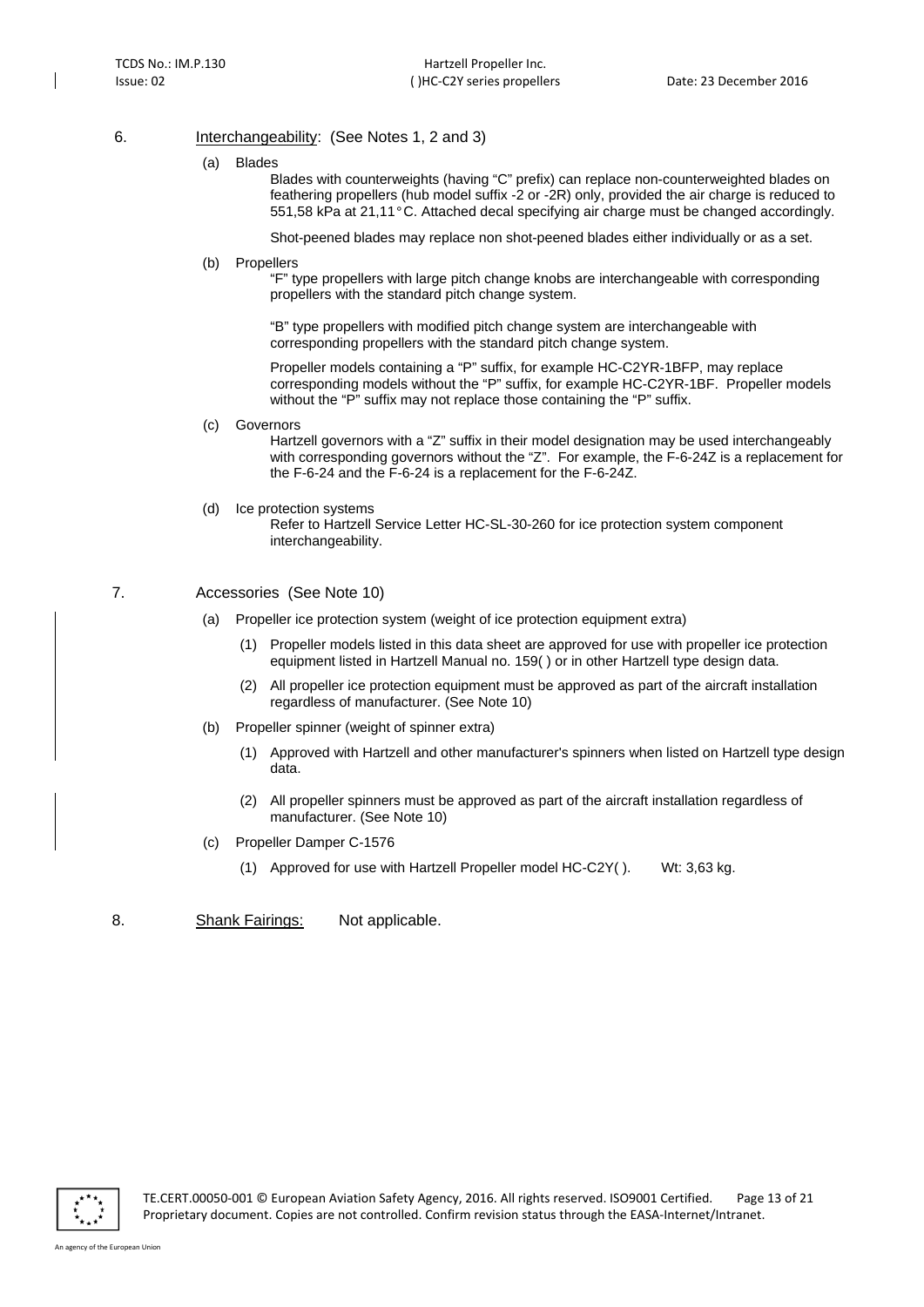#### 9. Special Limits:

# Table of Propeller - Engine Combinations

# Approved Vibrationwise for Use on Normal Category Single Engine Tractor Aircraft

The maximum and minimum propeller diameters that can be used from a vibration standpoint are shown below. No reduction below the minimum diameter listed is permissible, since this figure includes the diameter reduction allowable for repair purposes.

The engine models listed below are the configurations on the engine type certificate unless specifically stated otherwise. Modifications to the engine or airframe that alter the power of the engine models listed below during any phase of operation have the potential to increase propeller stresses and are not approved by this list. Such modifications include, but are not limited to, the addition of a turbocharger or turbonormalizer, increased boost pressure, increased compression ratio, increased RPM, altered ignition timing, electronic ignition, full authority digital engine controls (FADEC), or tuned induction or exhaust. Also, any change to the mass or stiffness of the crankshaft/counterweight assembly is not approved by this list.

| Hub<br>Model     | <b>Blade</b><br>Model | <b>Engine Model</b>                                                                                                                                    | Max. Dia.<br>(cm) | Min. Dia.<br>(cm) | Placards                                                                                                                                                        |
|------------------|-----------------------|--------------------------------------------------------------------------------------------------------------------------------------------------------|-------------------|-------------------|-----------------------------------------------------------------------------------------------------------------------------------------------------------------|
| HC-C2YR          | $F7068-()$            | LYC IO-360-B1A, -B1B, -B1C,<br>-B1D, -B1E, -B1F, -E1A, -F1A,<br>LYC O-360-A1A, -A1AD, -A1C,<br>-A1D, -A1F, -A1G, -A1H, -A1LD                           | 172,7             | 170,2             | Stabilized operation is<br>prohibited above 84,7<br>kPa manifold pressure<br>between 2300-2350<br>RPM and below 50,8<br>kPa manifold pressure<br>above 2600 RPM |
| HC-C2YR          | F7068                 | LYC O-360-A1F6, -A1F6D,<br>-A1G6, -A1G6D, -A1H6, -F1A6,<br>$-G1A6$<br>LYC IO-360-A1B6, -A1B6D,<br>-A1D6, -A1D6D, -B1F6, -C1C6,<br>-C1D6, -C1E6, -C1E6D | 172,7             | 167,6             | none                                                                                                                                                            |
| HC-C2YR-<br>1BFP | F7497                 | LYC O-360-A1A, -A1C, -A1D,<br>-A1F, -A1G, -A1H, -A1P                                                                                                   | 188,0             | 182,9             | none                                                                                                                                                            |
| HC-C2YR-<br>1BFP | F7497                 | LYC IO-360-B1A, -B1B, -B1D,<br>-B1E, -B1F, -E1A, -M1A                                                                                                  | 188,0             | 182,9             | none                                                                                                                                                            |
| HC-C2YR-<br>1BFP | F7497                 | LYC IO-360-A1A, -A1B, -A1C,<br>-A1D, -C1A, -C1B, -C1C, -C1F,<br>$-D1A$                                                                                 | 188,0             | 182,9             | Continuous operation<br>is prohibited above<br>81,3 kPa manifold<br>pressure between<br>2350 and 2550 RPM                                                       |
| HC-C2YR-<br>1BFP | F7497                 | LYC IO-360-A1B6, -A1B6D,<br>-A1D6, -A1D6D, -C1C6, -C1D6,<br>$-C1E6, -C1E6D$<br>LYC O-360-A1F6, -A1F6D                                                  | 188,0             | 182,9             | none                                                                                                                                                            |
| BHC-C2YF         | 7663                  | TCM O-300-A, -B, -C, -D, -E                                                                                                                            | 182,9             | 177,8             | none                                                                                                                                                            |
| HC-C2YF          | 7663                  | <b>TCM IO-346-B</b>                                                                                                                                    | 193,0             | 193,0             | none                                                                                                                                                            |
| BHC-C2YF         | 7663                  | TCM IO-360-A, -B, -C, -D, -E                                                                                                                           | 193,0             | 182,9             | none                                                                                                                                                            |
|                  |                       |                                                                                                                                                        |                   |                   |                                                                                                                                                                 |



TE.CERT.00050‐001 © European Aviation Safety Agency, 2016. All rights reserved. ISO9001 Certified. Page 14 of 21 Proprietary document. Copies are not controlled. Confirm revision status through the EASA‐Internet/Intranet.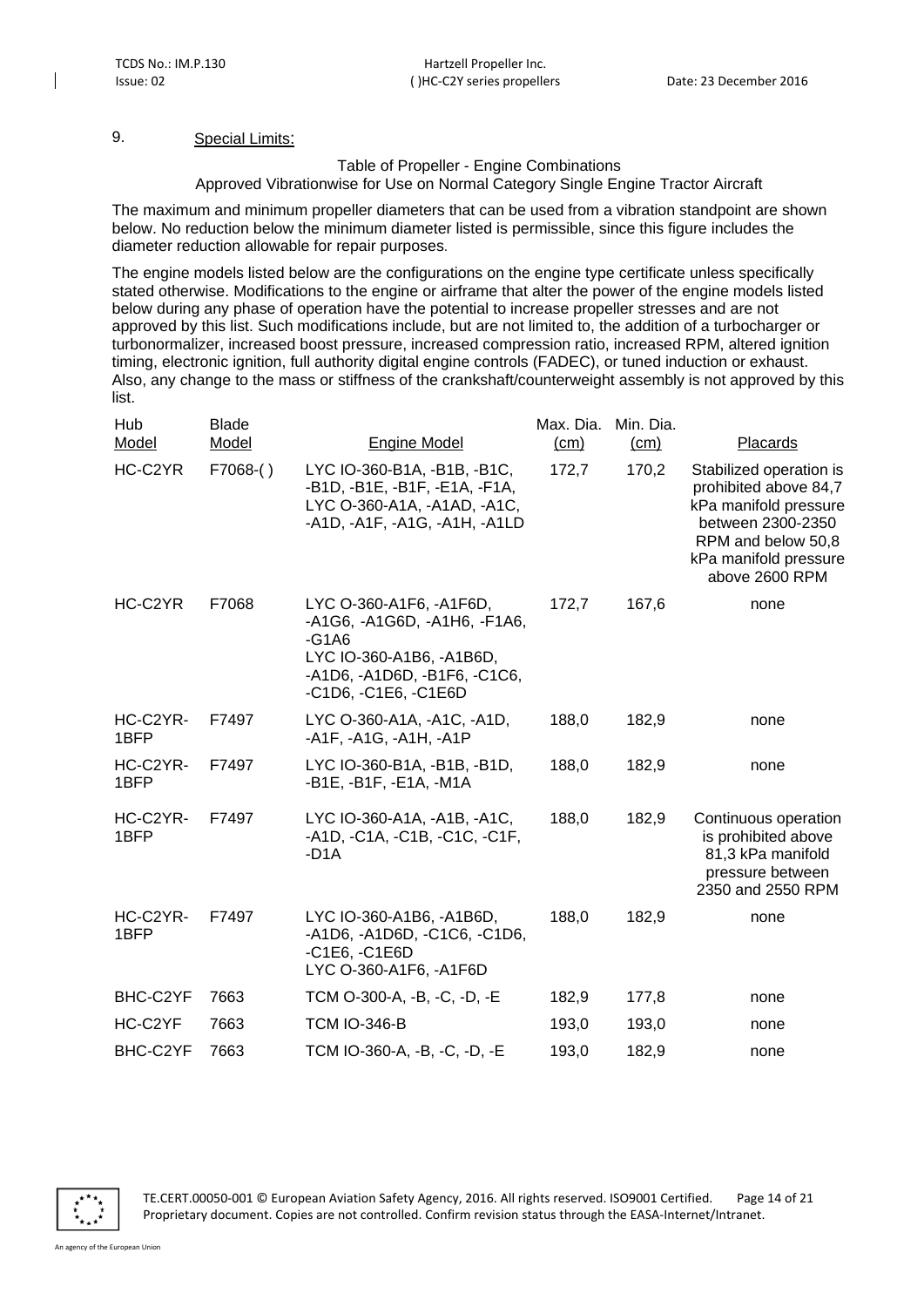| Hub<br>Model       | <b>Blade</b><br>Model | <b>Engine Model</b>                                                                                                             | Max. Dia.<br>(cm) | Min. Dia.<br>(cm) | Placards                                                   |
|--------------------|-----------------------|---------------------------------------------------------------------------------------------------------------------------------|-------------------|-------------------|------------------------------------------------------------|
| BHC-C2YF           | F7663()               | TCM IO-360-H, -HB                                                                                                               | 193,0             | 182,9             | none                                                       |
| HC-C2YL            | 7663                  | LYC O-290-D2A                                                                                                                   | 182,9             | 177,8             | none                                                       |
| HC-C2YL            | 7663                  | LYC O-320-A3A, -A3B, -A3C,<br>-B3A, -B3B, -B3C, -C3A, -C3B,<br>-C3C, -D1A, -D1B, -D1D,<br>-D1F, -E1A, -E1B, -E1C, -E1F,<br>-E1J | 182,9             | 177,8             | none                                                       |
| HC-C2YL            | 7663                  | LYC IO-320-A1A, -B1A, -B1B,<br>-B1C, -B1D, -B1E, -C1A,<br>-C1B, -D1A, -D1B, -D1C,<br>$-E1A, -E1B, -F1A$                         | 182,9             | 177,8             | none                                                       |
| HC-C2YK<br>HC-C2YR | 7666<br>F7666         | LYC O-360-A1A, -A1AD, -<br>A <sub>1</sub> C,<br>-A1D, -A1F, -A1G, -A1LD,<br>-B1A, -B1B, -C1A, -C1C, -C1F,<br>$-C1G, -D1A$       | 193,0             | 182,9             | Avoid continuous<br>operation between<br>2000 and 2250 RPM |
| HC-C2YK<br>HC-C2YR | 7666<br>F7666A        | LYC O-360-C1E, -C1F                                                                                                             | 193,0             | 182,9             | Avoid continuous<br>operation between<br>2000 and 2350 RPM |
| HC-C2YK<br>HC-C2YR | F7666A-2Q             | LYC O-360-A1A, -A1C, -A1D,<br>-A1F, -A1G, -B1A, -B1B, -C1A,<br>-C1C, -C1F, -D1A                                                 | 188,0             | 188,0             | Avoid continuous<br>operation between<br>2000 and 2250 RPM |
| HC-C2YK            | 7666                  | LYC IO-360-A1A, -A1B, -A1C,<br>-C1A, -C1B, -C1C, -D1A                                                                           | 188,0             | 182,9             | Avoid continuous<br>operation between<br>2000 and 2350 RPM |
| HC-C2YK            | 7666                  | LYC IO-360-B1A, -B1C                                                                                                            | 188,0             | 182,9             | Avoid continuous<br>operation between<br>2000 and 2250 RPM |
| HC-C2YK<br>HC-C2YR | F7666()-3Q            | LYC IO-360-A3B6D                                                                                                                | 185,4             | 185,4             | none                                                       |
| HC-C2YK<br>HC-C2YR | F7666<br>F7666A       | LYC O-360-E1A6D                                                                                                                 | 188,0             | 182,9             | none                                                       |
| HC-C2YK<br>HC-C2YR | F7666A-2              | LYC O-360-A1F6D                                                                                                                 | 188,0             | 182,9             | none                                                       |
| HC-C2YR            | F7666A-()R            | LYC TO-360-E1A6D                                                                                                                | 188,0             | 182,9             | none                                                       |
| $()HC-C2YR$        | ()HC-C2YK ()7666()-4Q | LYC IO-360-B1A, -B1B, -B1D,<br>-B1E, -B1F, -E1A, -F1A                                                                           | 182,9             | 182,9             | Avoid continuous<br>operation between<br>2000 and 2250 RPM |
| HC-C2YK<br>HC-C2YR | F7666A-4Q             | LYC O-360-A1A, -A1C, -A1D,<br>-A1F, -A1G, -B1A, -B1B, -C1A,<br>$-C1C, -D1A$                                                     | 182,9             | 182,9             | Avoid continuous<br>operation between<br>2000 and 2250 RPM |
| HC-C2YK            | F7666A-4Q             | LYC IO-360-A1B6                                                                                                                 | 182,9             | 182,9             | none                                                       |

 $\overline{\mathbb{C}}$ 

TE.CERT.00050‐001 © European Aviation Safety Agency, 2016. All rights reserved. ISO9001 Certified. Page 15 of 21 Proprietary document. Copies are not controlled. Confirm revision status through the EASA‐Internet/Intranet.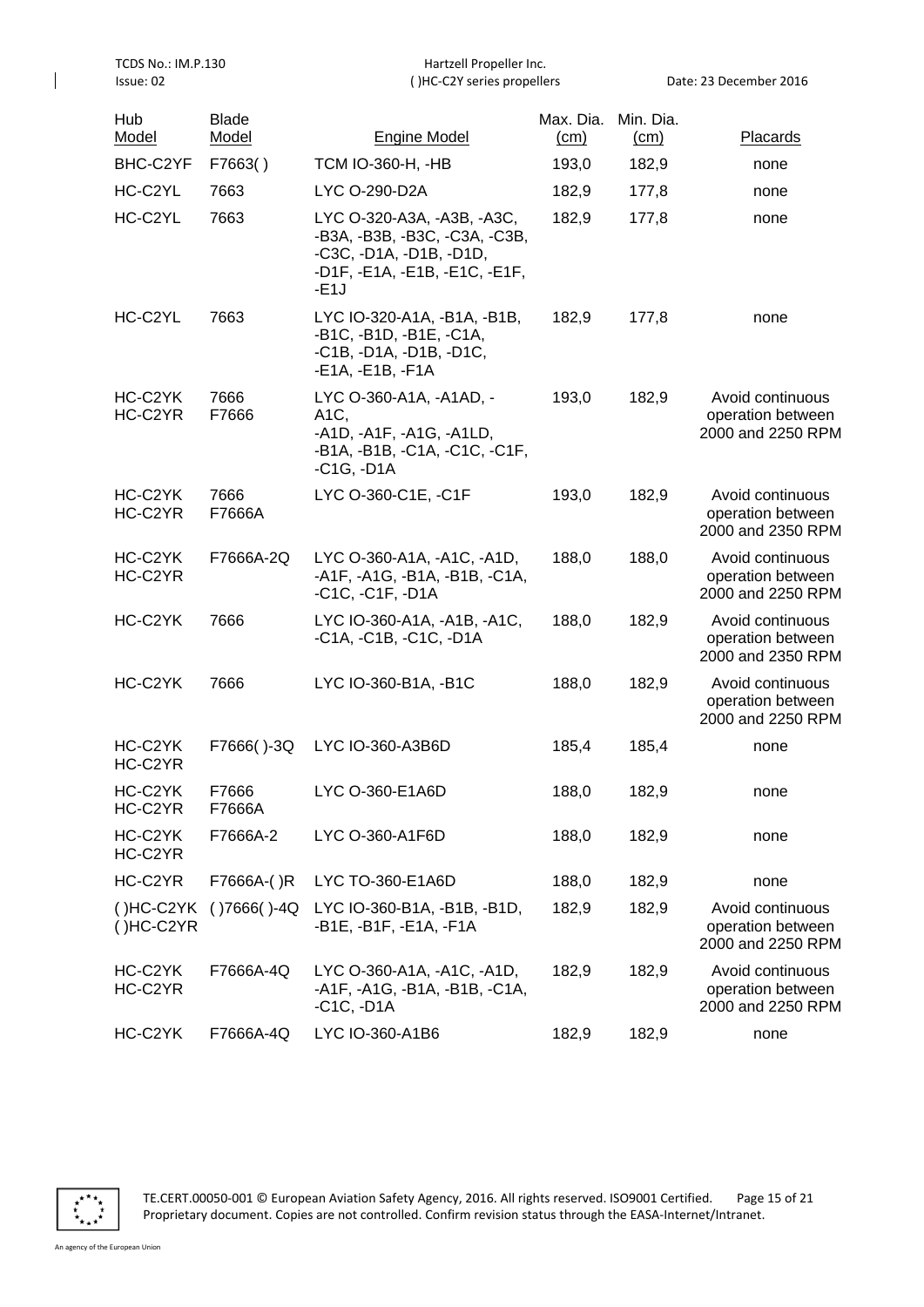TCDS No.: IM.P.130 Hartzell Propeller Inc.<br>
Issue: 02 (Inc.C2Y series propeller If  $\left( \right)$ HC-C2Y series propellers Date: 23 December 2016

| Hub<br><b>Model</b> | <b>Blade</b><br>Model | <b>Engine Model</b>                                                                                     | Max. Dia.<br>(cm) | Min. Dia.<br>(cm) | Placards                                                                                            |
|---------------------|-----------------------|---------------------------------------------------------------------------------------------------------|-------------------|-------------------|-----------------------------------------------------------------------------------------------------|
| HC-C2YK<br>HC-C2YR  | 7666-4Q               | LYC IO-360-A1A, -A1B, -A1C,<br>-C1A, -C1B, -C1C, -D1A                                                   | 182,9             | 182,9             | Avoid continuous<br>operation between<br>2000 and 2350 RPM                                          |
| HC-C2YK             | 7666                  | LYC IO-360-B1A, -B1B, -B1C,<br>-B1D, -B1E, -B1F, -E1A, -F1A                                             | 188,0             | 182,9             | Avoid continuous<br>operation between<br>2000 and 2250 RPM                                          |
| HC-C2YK             | 7666                  | LYC IO-360-B1A, -B1B, -B1C,<br>-B1D, -B1E, -B1F, -E1A, -F1A                                             | 193,0             | 189,2             | Avoid continuous<br>operation between<br>2000 and 2250 RPM                                          |
| HC-C2YK<br>HC-C2YR  | 7666                  | LYC IO-360-A1B6, -A1D6,<br>$-C1C6, -C1E6$                                                               | 193,0             | 193,0             | None when used with<br>Hartzell C-1576<br>damper                                                    |
| HC-C2YK<br>HC-C2YR  | 7666                  | LYC IO-360-A1B6, -A1D6,<br>-C1C6, -C1E6                                                                 | 193,0             | 193,0             | Avoid continuous<br>operation between<br>2000 and 2400 RPM                                          |
| HC-C2YK<br>HC-C2YR  | 7666                  | LYC O-360-F1A6                                                                                          | 188,0             | 182,9             | none                                                                                                |
| HC-C2YK<br>HC-C2YR  | ( )7666               | LYC IO-360-A1B6D                                                                                        | 188,0             | 182,9             | none                                                                                                |
| HC-C2YK<br>HC-C2YR  | 7666A<br>F7666A       | LYC IO-360-C1C                                                                                          | 188,0             | 184,2             | Avoid continuous<br>operation between<br>2000 and 2350 RPM                                          |
| HC-C2YK<br>HC-C2YR  | F7666A                | LYC TIO-360-C1A6D<br>LYC TO-360-C1A6D                                                                   | 193,0             | 190,5             | Do not operate above<br>121,9 kPa manifold<br>pressure at engine<br>speeds below 2400<br><b>RPM</b> |
| HC-C2YR             | F7666A                | LYC IO-360-M1A, -M1B                                                                                    | 193,0             | 188,0             | Avoid continuous<br>operation between<br>2000 and 2350 RPM                                          |
| HC-C2YK<br>HC-C2YR  | F7666                 | LYC IO-360-A1B6, -A1D6,<br>-C1C6, -C1E6                                                                 | 188,0             | 182,9             | none                                                                                                |
| BHC-C2YF            | 8052                  | TCM TSIO-520-BE                                                                                         | 203,2             | 198,1             | none                                                                                                |
| HC-C2YR-<br>1BFP    | F8068                 | LYC IO-540-D4A5, -D4B5,<br>-D4C5, -T4A5D, -T4B5,<br>-T4B5D, -T4C5D<br>LYC O-540-E4A5, -E5B5,<br>$-E4C5$ | 203,2             | 198,1             | none                                                                                                |

 $\overline{\mathbb{C}}$ 

TE.CERT.00050‐001 © European Aviation Safety Agency, 2016. All rights reserved. ISO9001 Certified. Page 16 of 21 Proprietary document. Copies are not controlled. Confirm revision status through the EASA‐Internet/Intranet.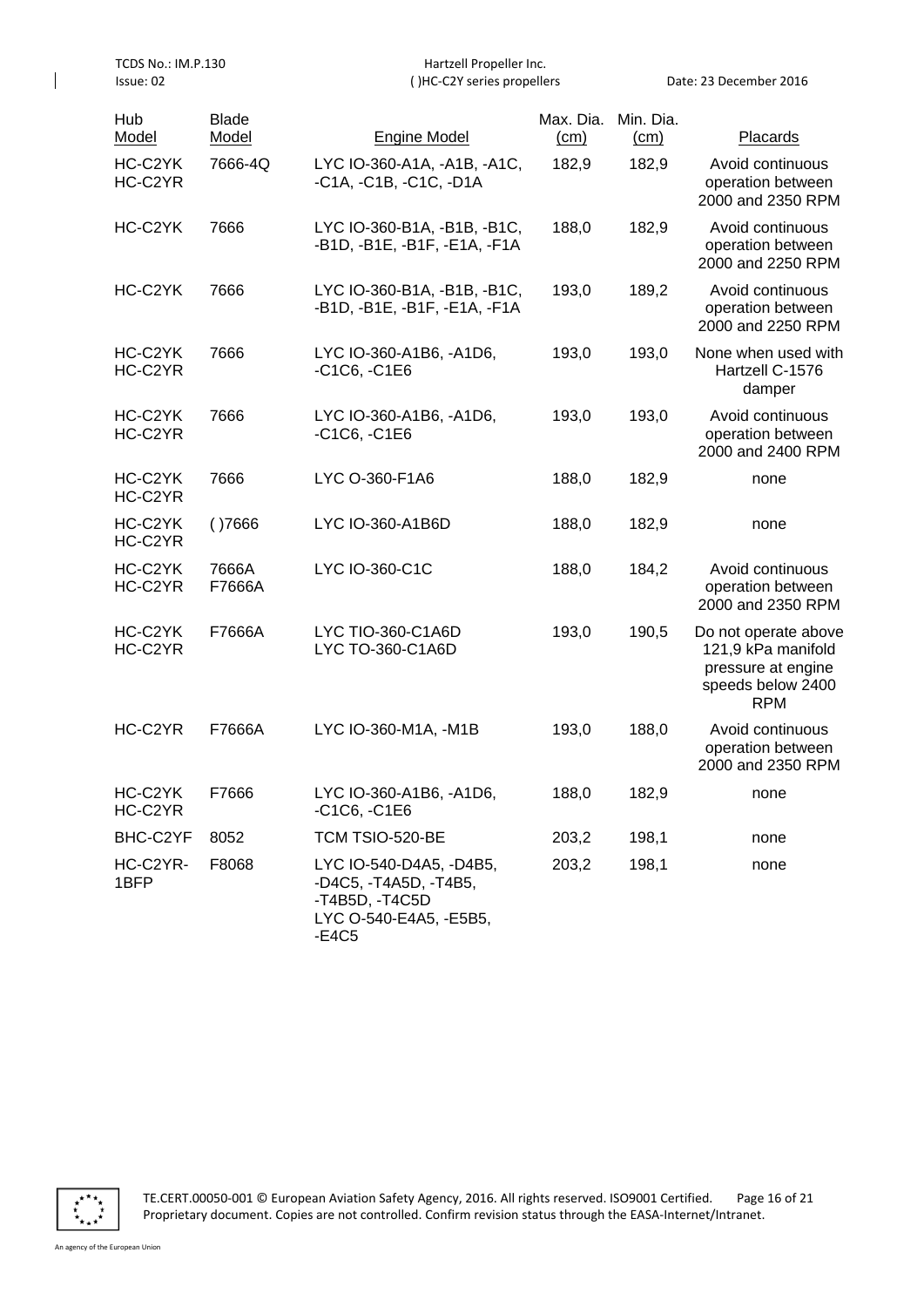| Hub<br>Model                     | <b>Blade</b><br><b>Model</b> | <b>Engine Model</b>                                                                                        | Max. Dia.<br>(cm) | Min. Dia.<br>(cm) | <b>Placards</b>                                                                                                                                                                                                                      |
|----------------------------------|------------------------------|------------------------------------------------------------------------------------------------------------|-------------------|-------------------|--------------------------------------------------------------------------------------------------------------------------------------------------------------------------------------------------------------------------------------|
| BHC-C2YF                         | F8459                        | TCM TSIO-360-E, -EB, -KB                                                                                   | 193,0             | 190,5             | Avoid continuous<br>operation between<br>2000 and 2200 RPM<br>with engine manifold<br>pressure above 108,4<br>kPa. Avoid continuous<br>ground operation in<br>cross and tail winds of<br>over 10 knots between<br>1700 and 2100 RPM. |
| BHC-C2YF                         | F8459-()R                    | TCM TSIO-360-F, -FB, -G                                                                                    | 193,0             | 190,5             | Avoid continuous<br>operation between<br>2000 and 2200 RPM<br>with engine manifold<br>pressure above 108,4<br>kPa. Avoid continuous<br>ground operation in<br>cross and tail winds of<br>over 10 knots between<br>1700 and 2100 RPM. |
| BHC-C2YF                         |                              | F8459()-()R TCM IO-360-ES                                                                                  | 193,0             | 190,5             | Avoid continuous<br>ground operation<br>between 1700 and<br>2100 RPM in cross<br>and tail winds of over<br>10 knots.                                                                                                                 |
| HC-C2YF                          | 8459                         | Franklin 6A-350-C1, -C2                                                                                    | 203,2             | 193,0             | none                                                                                                                                                                                                                                 |
| HC-C2YL                          | 8459                         | LYC O-320-A3A, -A3B, -A3C,<br>-B3A, -B3B, -B3C, -C3A, -C3B,<br>-C3C, -D1A, -D1B, -E1A,<br>-E1B, -E1C, -E1F | 167,6             | 167,6             | none                                                                                                                                                                                                                                 |
| HC-C2YL                          | 8459                         | LYC IO-320-A1A, -B1A, -B1B,<br>-B1C, -B1D, -B1E, -C1A,<br>-C1B, -D1A, -D1B, -E1A, -E1B,<br>$-F1A$          | 167,6             | 167,6             | none                                                                                                                                                                                                                                 |
| BHC-C2YF<br>CHC-C2YF<br>DHC-C2YF | 8465                         | TCM IO-470-L, -LO                                                                                          | 198,1             | 193,0             | none                                                                                                                                                                                                                                 |
| HC-C2YK<br>HC-C2YR               | 8467                         | LYC IO-540-D4A5                                                                                            | 195,6             | 190,5             | Avoid continuous<br>operation between<br>2500 and 2600 RPM<br>above 84,7 kPa<br>manifold pressure.                                                                                                                                   |

TE.CERT.00050‐001 © European Aviation Safety Agency, 2016. All rights reserved. ISO9001 Certified. Page 17 of 21 Proprietary document. Copies are not controlled. Confirm revision status through the EASA‐Internet/Intranet.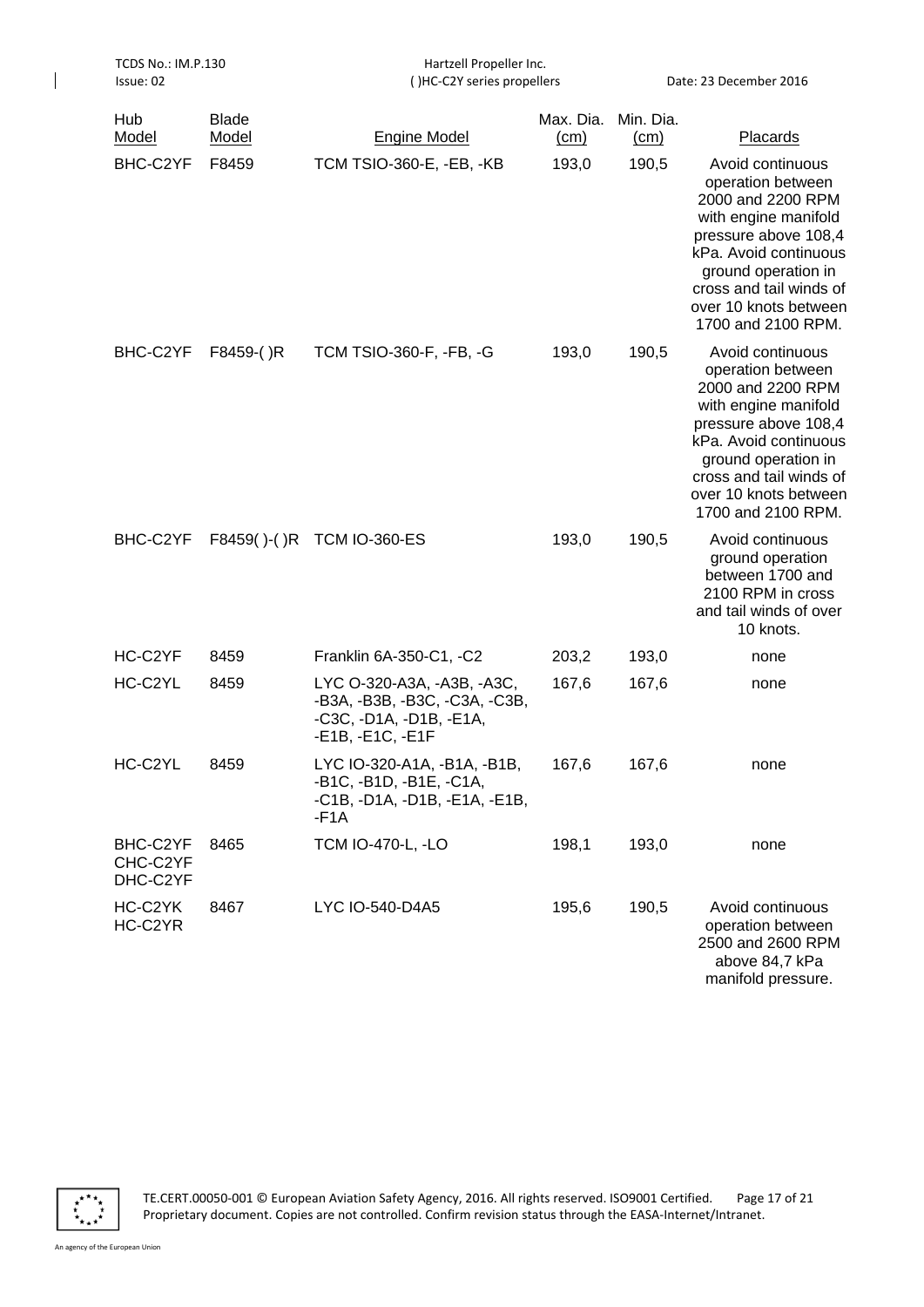TCDS No.: IM.P.130 Hartzell Propeller Inc.<br>
Issue: 02 (Inc.C2Y series propeller If  $\left( \right)$ HC-C2Y series propellers Date: 23 December 2016

| Hub<br>Model        | <b>Blade</b><br>Model              | <b>Engine Model</b>                                                                                        | Max. Dia.<br>(cm)   | Min. Dia.<br>(cm) | Placards                                                                                           |
|---------------------|------------------------------------|------------------------------------------------------------------------------------------------------------|---------------------|-------------------|----------------------------------------------------------------------------------------------------|
| HC-C2YK<br>HC-C2YR  | F8467R                             | LYC IO-540-T4A5D, -T4B5D                                                                                   | 195,6               | 190,5             | none                                                                                               |
| HC-C2YK<br>HC-C2YR  | F8467-8R                           | LYC IO-540-E4A5                                                                                            | 193,0               | 193,0             | Avoid continuous<br>operation between<br>2500 and 2600 RPM<br>above 84,7 kPa<br>manifold pressure. |
| HC-C2YK<br>HC-C2YR  | F8467                              | LYC IO-540-R1A5 with RayJay<br>turbocharger (up to 73,7 cm<br>MP absolute)                                 | 195,6               | 190,5             | none                                                                                               |
| HC-C2YK<br>HC-C2YR  | 8467-()R                           | LYC O-540-B4A5, -B4B5,<br>-E4A5, -E4B5, -E4C5                                                              | 195,6               | 190,5             | Avoid continuous<br>operation between<br>2500 and 2600 RPM<br>above 84,7 kPa<br>manifold pressure. |
| HC-C2YK<br>HC-C2YR  | 8467-()R                           | LYC IO-540-T4A5D                                                                                           | 195,6               | 190,5             | none                                                                                               |
| HC-C2YF<br>BHC-C2YF | 8468                               | <b>TCM O-470-R</b>                                                                                         | 213,4               | 203,2             | none                                                                                               |
| HC-C2YF             | 8468                               | TCM IO-470-D, -E, -F, -G, -H,<br>$-M, -N, -R, -S$                                                          | 213,4               | 213,4             | Avoid continuous<br>operation between<br>2100 and 2225 RPM.                                        |
| HC-C2YF             | 8468                               | TCM IO-470-D, -E, -F, -G, -H,<br>$-M, -N, -R, -S$                                                          | 208,3               | 203,2             | none                                                                                               |
| HC-C2YF             | 8468                               | TCM IO-470-D, -E, -F, -G, -H,<br>$-M, -N, -R, -S$                                                          | 198,1               | 198,1             | Do not exceed 77,9<br>kPa manifold pressure<br>below 2300 RPM.                                     |
| BHC-C2YF            | 8468R                              | <b>TCM IO-520-BA</b>                                                                                       | 213,4               | 213,4             | none                                                                                               |
| BHC-C2YF            | F8468R<br>F8468AR                  | <b>TCM IO-520-BB</b>                                                                                       | 213,4               | 213,4             | none                                                                                               |
| HC-C2YL             | 8468<br>F8468<br>F8468R<br>F8468AR | LYC O-320-A3A, -A3B, -A3C,<br>-B3A, -B3B, -B3C, -C3A, -C3B,<br>-C3C, -D1A, -D1B, -E1A,<br>-E1B, -E1C, -E1F | 203,2               | 188,0             | none                                                                                               |
| HC-C2YL             | 8468-6Q                            | LYC O-320-A3A, -A3B, -A3C,<br>-B3A, -B3B, -B3C, -C3A,<br>-C3C, -D1A, -D1B, -E1A,<br>-E1B, -E1C, -E1F       | 198,1               | 198,1             | none                                                                                               |
| HC-C2YK             | 8468-10R                           | LYC TIO-360-A1A, -A1B                                                                                      | 188,0               | 188,0             | Avoid continuous<br>operation between<br>1975 and 2200 RPM.                                        |
| HC-C2YK<br>HC-C2YR  | 8468                               | LYC O-540-B4A5, -B4B5                                                                                      | 213,4               | 195,6             | none                                                                                               |
| HC-C2YR             | F8468AR                            | LYC O-540-B4B5, -J1A5D,<br>$-J3A5$<br>LYC IO-540-W1A5, -W1A5D                                              | 205,7               | 195,6             | none                                                                                               |
| Hub                 | <b>Blade</b>                       |                                                                                                            | Max. Dia. Min. Dia. |                   |                                                                                                    |

 $\overline{\mathbb{C}}$ 

TE.CERT.00050‐001 © European Aviation Safety Agency, 2016. All rights reserved. ISO9001 Certified. Page 18 of 21 Proprietary document. Copies are not controlled. Confirm revision status through the EASA‐Internet/Intranet.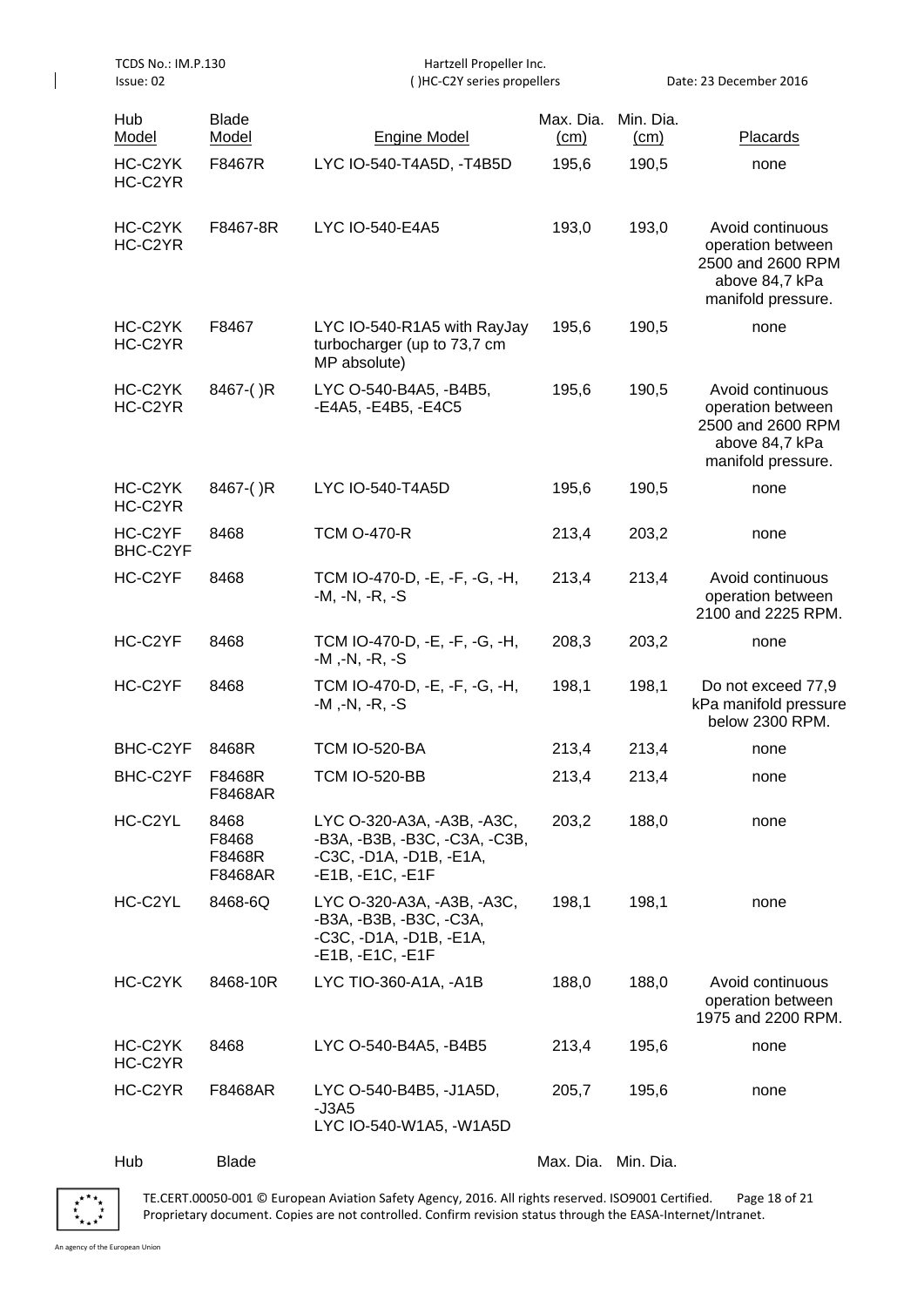| TCDS No.: IM.P.130 | Hartzell Propeller Inc.  |  |  |
|--------------------|--------------------------|--|--|
| Tecua: 02          | (14C-COV caries propelle |  |  |

 $\overline{\phantom{a}}$ 

| Issue: 02 |                    |          |                                                                                                                                                                                                            | ()HC-C2Y series propellers |       | Date: 23 December 2016                                                          |  |
|-----------|--------------------|----------|------------------------------------------------------------------------------------------------------------------------------------------------------------------------------------------------------------|----------------------------|-------|---------------------------------------------------------------------------------|--|
|           | Model              | Model    | <b>Engine Model</b>                                                                                                                                                                                        | (cm)                       | (cm)  | Placards                                                                        |  |
|           | HC-C2YF            | 8475     | TCM IO-520-A, -J,<br>TCM TSIO-520-A, -C, -G, -H                                                                                                                                                            | 203,2                      | 195,6 | none                                                                            |  |
|           | HC-C2YF            | 8475     | TCM IO-520-D, -E, -F, -K, -L                                                                                                                                                                               | 198,1                      | 195,6 | none                                                                            |  |
|           | BHC-C2YF           | 8475     | TCM IO-520-B, -C, -CB,<br><b>TCM TSIO-520-B, -D</b>                                                                                                                                                        | 203,2                      | 195,6 | none                                                                            |  |
|           | BHC-C2YF           | 8475     | TCM TSIO-520-E                                                                                                                                                                                             | 198,1                      | 195,6 | none                                                                            |  |
|           | HC-C2YK<br>HC-C2YR | 8475R    | LYC IO-540-K1B5, -K1C5,<br>$-L1A5, -M1A5$                                                                                                                                                                  | 213,4                      | 213,4 | none                                                                            |  |
|           | HC-C2YK<br>HC-C2YR | 8475R    | LYC IO-540-K1A5, -K1D5,<br>-K1G5                                                                                                                                                                           | 213,4                      | 198,1 | none                                                                            |  |
|           | HC-C2YK<br>HC-C2YR | 8475D    | LYC IO-540-K1A5, -K1G5,<br>-K1A5D, -K1G5D                                                                                                                                                                  | 210,8                      | 198,1 | none                                                                            |  |
|           | HC-C2YK<br>HC-C2YR | 8475     | LYC IO-540-K1A5, -K1B5,<br>-K1C5, -L1A5, -M1A5                                                                                                                                                             | 210,8                      | 198,1 | none                                                                            |  |
|           | HC-C2YK<br>HC-C2YR | 8475     | <b>LYC TIO-540-A1A</b>                                                                                                                                                                                     | 203,2                      | 203,2 | none                                                                            |  |
|           | HC-C2YK<br>HC-C2YR | 8475+2   | LYC IO-540-K1A5, -K1B5,<br>-K1C5, -K1D5, -L1A5, -M1A5                                                                                                                                                      | 218,4                      | 218,4 | Do not exceed 81,3<br>kPa manifold pressure<br>between 2300 and<br>2475 RPM.    |  |
|           | HC-C2YR            | F8477()  | LYC O-360-A1F6, -A1F6D,<br>-A1G6, -A1G6D, -A1H6, -F1A6,<br>$-G1A6$<br>LYC IO-360-A1B6, -A1B6D,<br>-A1D6, -A1D6D, -B1F6, -C1C6,<br>-C1D6, -C1E6, -C1E6D                                                     | 213,4                      | 198,1 | none                                                                            |  |
|           | HC-C2YR            | F8477    | LYC IO-360-A1A, -A1B, -A1C,<br>-A1D, -B1A, -B1B, -B1D, -B1E,<br>-B1F, -C1A, -C1B, -C1C, -C1F,<br>-D1A, -M1A, -M1B<br>LYC O-360-A1A, -A1C, -A1D,<br>-A1F, -A1G, -A1H, -A1P, -C1A,<br>-C1C, -C1E, -C1F, -C1G | 203,2                      | 198,1 | Propeller must be<br>equipped with Hartzell<br>model C-1576 damper<br>assembly. |  |
|           | HC-C2YK<br>HC-C2YR | F8477-6Q | LYC IO-540-D4A5, -D4B5,<br>-D4C5                                                                                                                                                                           | 198,1                      | 198,1 | none                                                                            |  |
|           | HC-C2YK<br>HC-C2YR | 8477     | LYC O-540-A4A5, -A4B5,<br>-A4C5, -A4D5, -E4A5, -E4B5,<br>$-E4C5$                                                                                                                                           | 213,4                      | 193,0 | none                                                                            |  |
|           | HC-C2YK<br>HC-C2YR | 8477-8R  | LYC O-540-A4A5, -A4B5,<br>-A4C5, -A4D5, -E4A5, -E4B5,<br>$-E4C5$                                                                                                                                           | 193,0                      | 193,0 | none                                                                            |  |
|           | HC-C2YK<br>HC-C2YR | 8477     | LYC O-540-G1A5                                                                                                                                                                                             | 213,4                      | 210,8 | none                                                                            |  |



TE.CERT.00050‐001 © European Aviation Safety Agency, 2016. All rights reserved. ISO9001 Certified. Page 19 of 21 Proprietary document. Copies are not controlled. Confirm revision status through the EASA‐Internet/Intranet.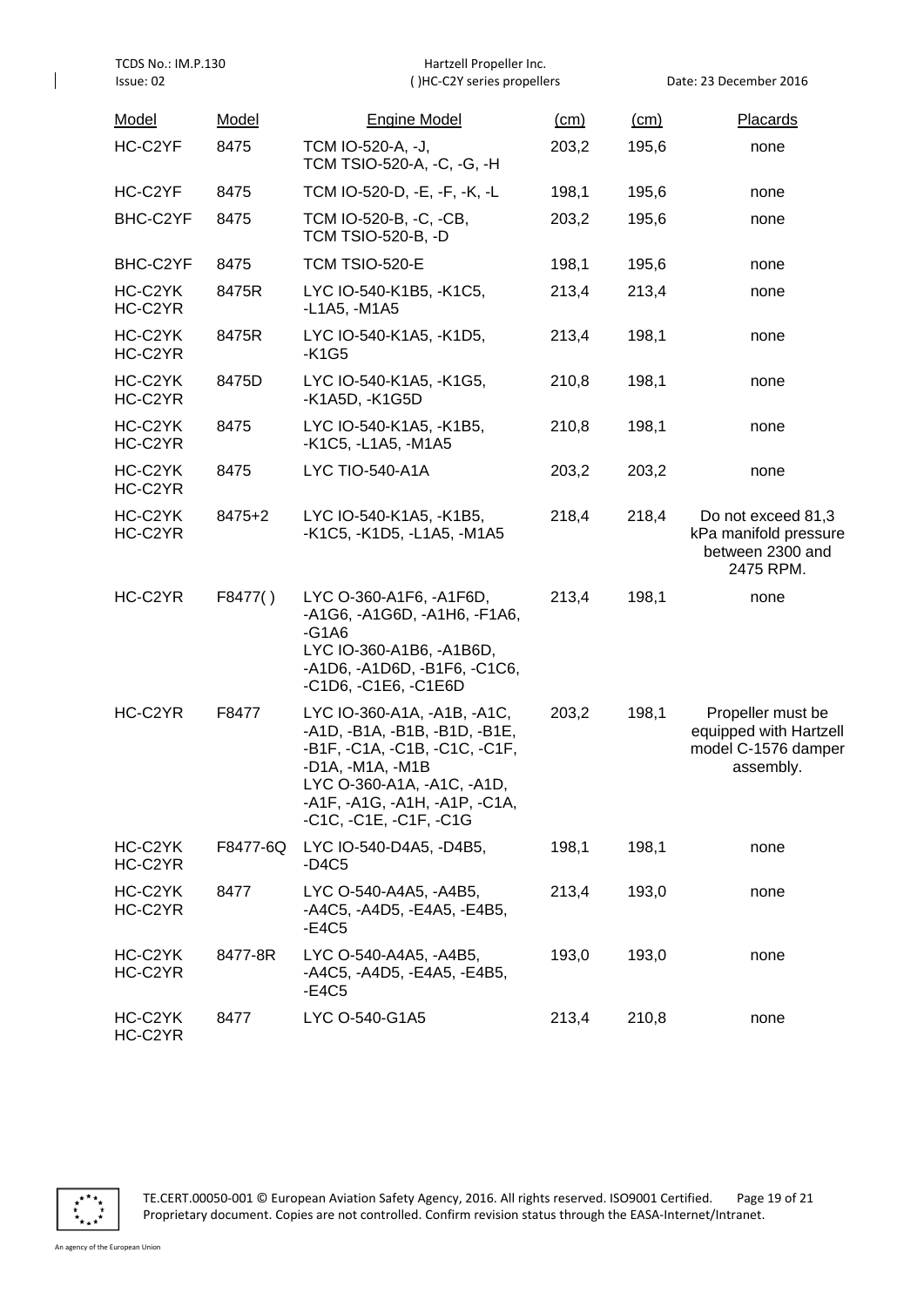| Hub<br>Model       | <b>Blade</b><br>Model | Engine Model                                                            | Max. Dia.<br>(cm) | Min. Dia.<br>(cm) | Placards                                                                                                           |
|--------------------|-----------------------|-------------------------------------------------------------------------|-------------------|-------------------|--------------------------------------------------------------------------------------------------------------------|
| HC-C2YK<br>HC-C2YR | 8477                  | LYC IO-540-C4B5, -C4C5,<br>-D4A5, -D4B5                                 | 213,4             | 193,0             | none                                                                                                               |
| HC-C2YK<br>HC-C2YR | F8477D-()R            | LYC O-540-A4A5, -A4B5,<br>-A4C5, -A4D5, -E4A5<br>LYC IO-540-C4B5, -D4A5 | 213,4             | 193,0             | none                                                                                                               |
| HC-C2YK<br>HC-C2YR | 8477                  | LYC IO-540-V4A5, -V4A5D,<br>-T4A5D, T4B5D, -T4C5D                       | 213,4             | 193,0             | none                                                                                                               |
| HC-C2YK<br>HC-C2YR | 8477                  | LYC IO-540-K1A5, -K1B5,<br>-K1C5, -K1D5, -L1A5, -M1A5                   | 203,2             | 203,2             | Do not exceed 77,9<br>kPa manifold pressure<br>below 2200 RPM.                                                     |
| HC-C2YK<br>HC-C2YR | F8477A                | LYC IO-540-K1D5                                                         | 203,2             | 198,1             | Do not exceed 77,9<br>kPa manifold pressure<br>below 2200 RPM.                                                     |
| HC-C2YR            | F8477-4               | LYC TIO-540-AB1AD                                                       | 203,2             | 198,1             | none                                                                                                               |
| HC-C2YF            | 9587A                 | TCM 6-285-B, -C                                                         | 241,3             | 236,2             | Avoid continuous<br>operation on the<br>ground between 1900<br>and 2300 engine RPM<br>in winds above 24,1<br>km/h. |

10. Propeller installation must be approved as part of the aircraft Type Certificate and demonstrate compliance with the applicable aircraft airworthiness requirements.

> Propeller models listed herein consist of basic hub and blade models. Most propeller models include additional characters to denote minor changes and specific features as explained in Notes 1 and 2.

 The suitability of a propeller for a certain aircraft/engine combination must be demonstrated within the scope of the type certification of the aircraft.

10a. These propellers have been certificated in accordance with CS-P subparts A, B and C. Compliance with the requirements of Subpart D, which is specific to each aircraft installation, has not yet been demonstrated.

#### 11. Retirement Time:

- (a) Life Limits and Mandatory Inspections.
	- (1) Airworthiness limitations, if any, are specified in Hartzell Manuals 115( ) or 145( ).

#### 12. Special Notes:

- (a) Refer to Hartzell Manual no. 202( ) for overspeed and overtorque limits.
- (b) Refer to Hartzell Service Letter HC-SL-61-61( ) for overhaul periods.
- 13. The EASA approved Airworthiness Limitations Section of the Instructions for Continued Airworthiness is published in the applicable Hartzell Manuals 115( ) or 145( ), chapter 5 "Airworthiness Limitations".
- 14. EASA Type Certificate and Type Certificate Data Sheet No. IM.P.130 replace the associated Type Certificates and Type Certificate Data Sheets of the EU Member States.



TE.CERT.00050‐001 © European Aviation Safety Agency, 2016. All rights reserved. ISO9001 Certified. Page 20 of 21 Proprietary document. Copies are not controlled. Confirm revision status through the EASA‐Internet/Intranet.